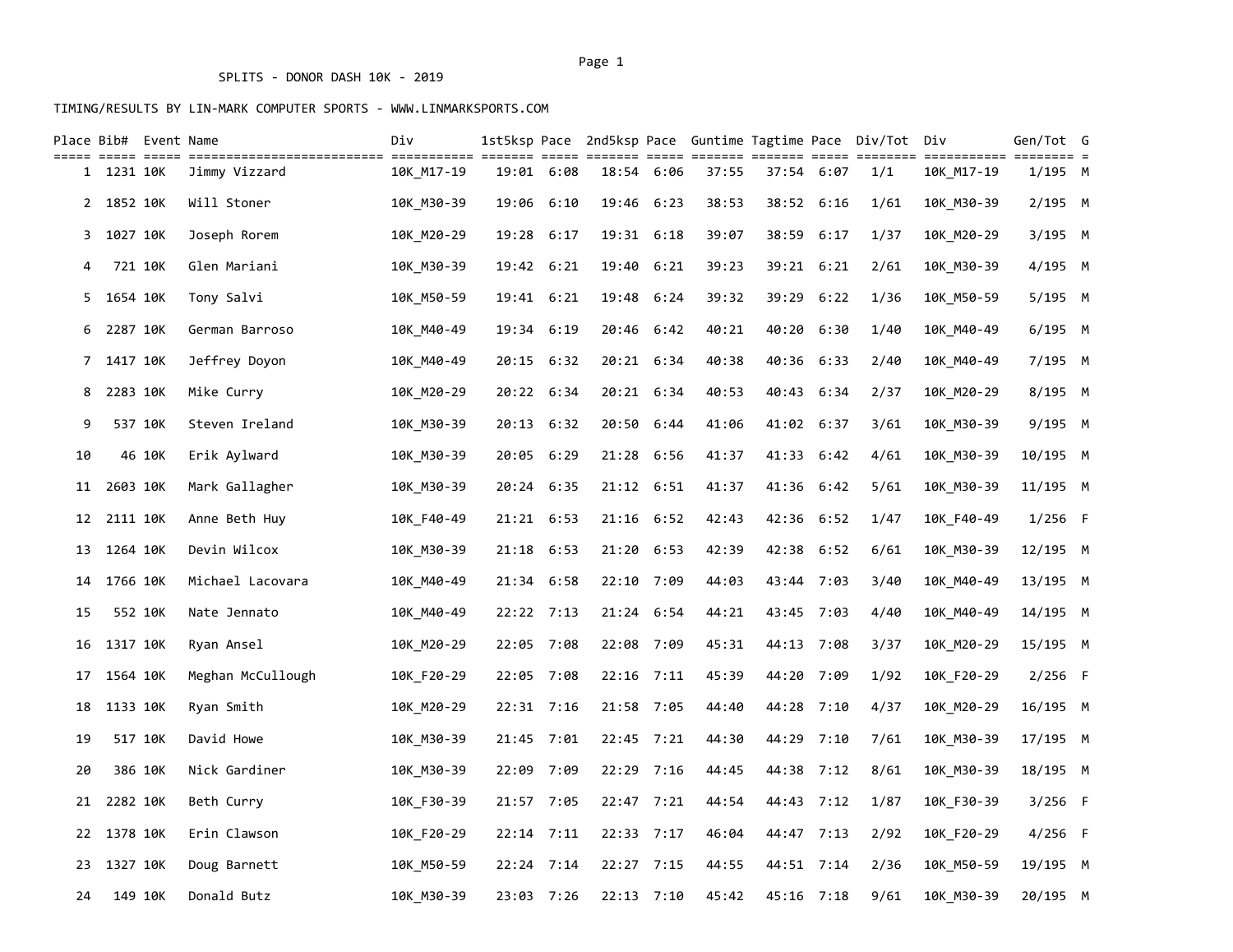#### Page 2 and the contract of the contract of the contract of the contract of the contract of the contract of the contract of the contract of the contract of the contract of the contract of the contract of the contract of the

### SPLITS - DONOR DASH 10K - 2019

| Place Bib# Event Name |          |        |                          | Div                    |                             |            |            |       |            |            | 1st5ksp Pace 2nd5ksp Pace Guntime Tagtime Pace Div/Tot Div |                        | Gen/Tot G                           |  |
|-----------------------|----------|--------|--------------------------|------------------------|-----------------------------|------------|------------|-------|------------|------------|------------------------------------------------------------|------------------------|-------------------------------------|--|
| 26                    | 461 10K  |        | Jeffrey Hanks            | 10K_M30-39             | ===== =====<br>$22:38$ 7:18 |            | 23:00 7:26 | 45:49 | 45:38      |            | 7:21 11/61                                                 | 10K M30-39             | $=$ $=$ $=$ $=$ $=$ $=$<br>22/195 M |  |
| 27                    | 528 10K  |        | Jeffrey Hurok            | 10K M40-49             | 23:10 7:29                  | 22:33 7:17 |            | 45:51 | 45:42 7:22 |            | 5/40                                                       | 10K M40-49             | 23/195 M                            |  |
| 28                    | 1451 10K |        | Johann Gomez             | 10K M50-59             | 22:50 7:22                  |            | 23:09 7:28 | 46:10 | 45:59      | 7:25       | 3/36                                                       | 10K_M50-59             | 24/195 M                            |  |
| 29                    | 963 10K  |        | Dan Pietroforte          | 10K M20-29             | 22:10 7:09                  | 23:59 7:45 |            | 46:15 | 46:08      | 7:26       | 5/37                                                       | 10K M20-29             | 25/195 M                            |  |
| 30                    | 1726 10K |        | David Wetherill, III     | 10K M30-39             | 21:51 7:03                  | 24:28 7:54 |            | 46:34 | 46:18      | 7:28       | 12/61                                                      | 10K M30-39             | 26/195 M                            |  |
| 31                    | 1575 10K |        | Steven Melchiorre        | 10K M20-29             | 22:31 7:16                  | 23:50      | 7:41       | 46:53 | 46:21      | 7:28       | 6/37                                                       | 10K M20-29             | 27/195 M                            |  |
| 32                    | 1621 10K |        | Brian Plodizyn           | 10K_M30-39             | 22:16 7:11                  |            | 24:10 7:48 | 46:30 | 46:25      | 7:29       | 13/61                                                      | 10K M30-39             | 28/195 M                            |  |
| 33                    | 1091 10K |        | Scott Seeger             | 10K M30-39             | 23:52 7:42                  |            | 22:39 7:19 | 47:51 |            | 46:31 7:30 | 14/61                                                      | 10K M30-39             | 29/195 M                            |  |
| 34                    | 1860 10K |        | Daniel Muldoon           | 10K M30-39             | 24:06 7:47                  |            | 22:39 7:19 | 47:08 |            |            | 46:45 7:32 15/61                                           | 10K M30-39             | 30/195 M                            |  |
| 35.                   | 1364 10K |        | Oisin Carthy             | <b>10K M15&amp;UND</b> | 23:37 7:37                  | 23:10 7:29 |            | 47:07 | 46:46 7:32 |            | 1/2                                                        | <b>10K M15&amp;UND</b> | 31/195 M                            |  |
| 36                    | 828 10K  |        | Dave Mosser              | 10K M30-39             | 23:09 7:28                  | 23:40      | 7:38       | 47:17 | 46:48      | 7:33       | 16/61                                                      | 10K M30-39             | 32/195 M                            |  |
| 37                    | 171 10K  |        | Courtney Catlin          | 10K F20-29             | 23:51 7:42                  | 23:07 7:28 |            | 47:08 | 46:58 7:34 |            | 3/92                                                       | 10K F20-29             | $5/256$ F                           |  |
| 38                    | 202 10K  |        | Colleen Ciullo           | 10K F30-39             | 23:28 7:35                  | 23:43 7:39 |            | 47:22 | 47:11 7:36 |            | 2/87                                                       | 10K F30-39             | $6/256$ F                           |  |
| 39                    | 1541 10K |        | Mandi Liu                | 10K F20-29             | 24:02 7:46                  | 23:10 7:29 |            | 47:45 | 47:12 7:36 |            | 4/92                                                       | 10K F20-29             | 7/256 F                             |  |
| 40                    | 1328 10K |        | Brett Barr               | 10K_M20-29             | 23:48 7:41                  |            | 23:26 7:34 | 47:29 | 47:13 7:37 |            | 7/37                                                       | 10K_M20-29             | 33/195 M                            |  |
| 41                    | 1707 10K |        | Erin Tully               | 10K F20-29             | 23:07 7:28                  |            | 24:17 7:50 | 47:42 | 47:24 7:38 |            | 5/92                                                       | 10K F20-29             | $8/256$ F                           |  |
| 42                    | 1568 10K |        | Michael McGinty          | 10K M20-29             | 24:08 7:47                  |            | 23:18 7:31 | 47:51 | 47:26      | 7:39       | 8/37                                                       | 10K M20-29             | 34/195 M                            |  |
| 43                    | 1513 10K |        | Patrick Keenan           | 10K M20-29             | 23:33 7:36                  | 23:55 7:43 |            | 48:19 | 47:28      | 7:39       | 9/37                                                       | 10K M20-29             | 35/195 M                            |  |
| 44                    | 1375 10K |        | John Childress Childress | 10K_M50-59             | 23:59 7:44                  | 23:31 7:36 |            | 47:43 | 47:29      | 7:39       | 4/36                                                       | 10K M50-59             | 36/195 M                            |  |
| 45                    |          | 45 10K | Evan Ayala               | 10K M30-39             | 24:04 7:46                  |            | 23:30 7:35 | 47:51 |            | 47:34 7:40 | 17/61                                                      | 10K M30-39             | 37/195 M                            |  |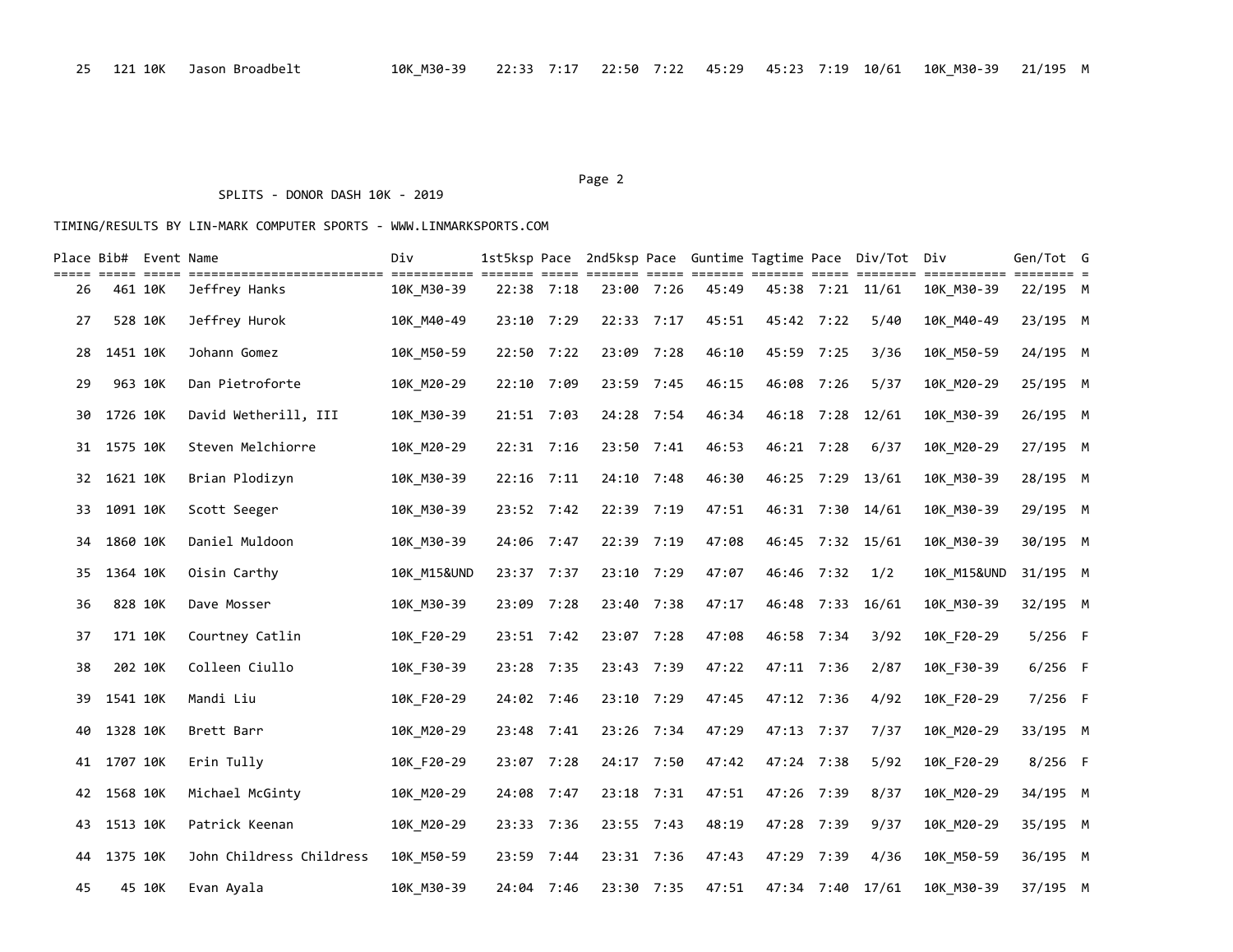| 46 1107 10K | Jeffrey Sharp    | 10K M40-49 |            |            | 24:09 7:48 23:30 7:35 48:12 47:38 7:41 |  | 6/40 | 10K M40-49 | 38/195 M |  |
|-------------|------------------|------------|------------|------------|----------------------------------------|--|------|------------|----------|--|
| 47 1358 10K | Matthew Campbell | 10K M30-39 | 24:02 7:45 |            | 23:54 7:43 48:28 47:56 7:44 18/61      |  |      | 10K M30-39 | 39/195 M |  |
| 48 1484 10K | Eric Hoelzle     | 10K M20-29 | 24:37 7:57 |            | 23:30 7:35 48:18 48:06 7:45 10/37      |  |      | 10K M20-29 | 40/195 M |  |
| 49 1854 10K | Jeff Gish        | 10K M50-59 | 24:04 7:46 |            | 24:11 7:48 48:26 48:15 7:47            |  | 5/36 | 10K M50-59 | 41/195 M |  |
| 50 2118 10K | Cameron Smith    | 10K M50-59 | 25:05 8:06 | 23:12 7:29 | 50:07 48:17 7:47                       |  | 6/36 | 10K M50-59 | 42/195 M |  |

Page 3 and the state of the state of the state of the state of the state of the state of the state of the state of the state of the state of the state of the state of the state of the state of the state of the state of the

### SPLITS - DONOR DASH 10K - 2019

|    | Place Bib# Event Name |        |                    | Div        | 1st5ksp Pace |  |            |       |            |      | 2nd5ksp Pace Guntime Tagtime Pace Div/Tot Div |            | Gen/Tot G  |  |
|----|-----------------------|--------|--------------------|------------|--------------|--|------------|-------|------------|------|-----------------------------------------------|------------|------------|--|
| 51 | 714 10K               |        | Stan Manel         | 10K M60-69 | 25:02 8:05   |  | 23:22 7:33 | 48:29 | 48:24 7:48 |      | 1/14                                          | 10K M60-69 | 43/195 M   |  |
| 52 | 1344 10K              |        | Gabriel Bosslet    | 10K M40-49 | 24:39 7:57   |  | 23:50 7:42 | 48:31 | 48:28      | 7:49 | 7/40                                          | 10K M40-49 | 44/195 M   |  |
| 53 | 420 10K               |        | Eleonore Gossart   | 10K F30-39 | 23:41 7:39   |  | 24:52 8:02 | 48:55 | 48:33      | 7:49 | 3/87                                          | 10K_F30-39 | $9/256$ F  |  |
| 54 | 751 10K               |        | Michael McCrossen  | 10K M30-39 | 23:40 7:38   |  | 24:54 8:02 | 49:39 | 48:33 7:49 |      | 19/61                                         | 10K M30-39 | 45/195 M   |  |
| 55 |                       | 31 10K | Andrew Ansel       | 10K M20-29 | 24:49 8:01   |  | 23:45 7:40 | 49:50 | 48:34 7:50 |      | 11/37                                         | 10K M20-29 | 46/195 M   |  |
| 56 | 1859 10K              |        | Matthew Laurenberg | 10K M30-39 | 24:35 7:56   |  | 24:00 7:45 | 48:57 | 48:35 7:50 |      | 20/61                                         | 10K M30-39 | 47/195 M   |  |
| 57 | 585 10K               |        | Kevin Kelleher     | 10K M30-39 | 24:00 7:45   |  | 24:41 7:58 | 49:05 | 48:41 7:51 |      | 21/61                                         | 10K M30-39 | 48/195 M   |  |
| 58 | 1048 10K              |        | Lesley Sagalow     | 10K F20-29 | 23:46 7:40   |  | 24:56 8:03 | 48:44 | 48:41 7:51 |      | 6/92                                          | 10K F20-29 | 10/256 F   |  |
| 59 | 1605 10K              |        | Vinnie O'Donnell   | 10K M30-39 | 23:47 7:40   |  | 24:56 8:03 | 50:07 | 48:42 7:51 |      | 22/61                                         | 10K M30-39 | 49/195 M   |  |
| 60 | 1305 10K              |        | Ron Zippel         | 10K_M40-49 | 24:05 7:46   |  | 24:38 7:57 | 48:46 | 48:42 7:51 |      | 8/40                                          | 10K M40-49 | 50/195 M   |  |
| 61 | 1263 10K              |        | Jane Wieler        | 10K F20-29 | 23:44 7:40   |  | 25:02 8:05 | 49:17 | 48:45 7:51 |      | 7/92                                          | 10K F20-29 | $11/256$ F |  |
| 62 | 1373 10K              |        | Caitlin Cheruka    | 10K F20-29 | 23:47 7:41   |  | 25:11 8:08 | 49:17 | 48:58 7:53 |      | 8/92                                          | 10K F20-29 | $12/256$ F |  |
| 63 | 1650 10K              |        | Roy Rowley         | 10K M40-49 | 24:34 7:56   |  | 24:39 7:57 | 49:54 | 49:12 7:56 |      | 9/40                                          | 10K M40-49 | 51/195 M   |  |
| 64 | 371 10K               |        | Samantha Frick     | 10K M20-29 | 24:27 7:53   |  | 24:46 8:00 | 50:36 | 49:12 7:56 |      | 12/37                                         | 10K_M20-29 | 52/195 M   |  |
| 65 | 1131 10K              |        | Joe Smith          | 10K M30-39 | 24:03 7:46   |  | 25:26 8:13 | 49:32 | 49:28      | 7:58 | 23/61                                         | 10K_M30-39 | 53/195 M   |  |
| 66 | 1283 10K              |        | Jennifer Wong      | 10K F20-29 | 24:35 7:56   |  | 24:55 8:03 | 50:03 | 49:30 7:59 |      | 9/92                                          | 10K F20-29 | $13/256$ F |  |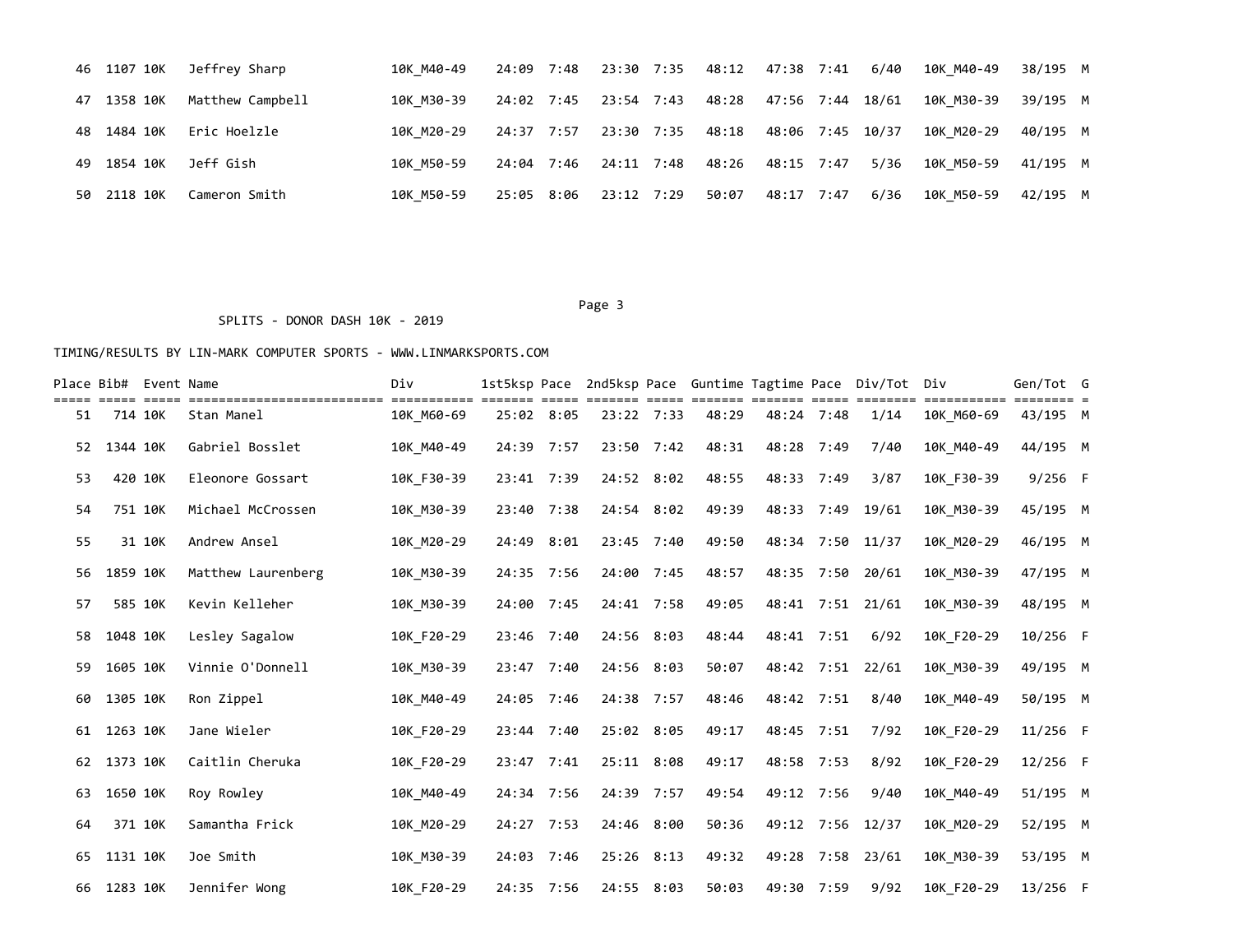| 67 | 1788 10K | Chris Payne      | 10K M20-29 | 24:16 7:50     | 25:24 8:12   | 50:45 | 49:39            | 8:00 | 13/37 | 10K M20-29 | 54/195 M |  |
|----|----------|------------------|------------|----------------|--------------|-------|------------------|------|-------|------------|----------|--|
| 68 | 1424 10K | Sean Evert       | 10K M20-29 | $25:11$ $8:08$ | 24:31 7:55   | 51:01 | 49:42 8:01 14/37 |      |       | 10K M20-29 | 55/195 M |  |
| 69 | 422 10K  | Mike Gozdan      | 10K M50-59 | 25:36 8:16     | 24:15 7:50   | 50:22 | 49:51 8:02       |      | 7/36  | 10K M50-59 | 56/195 M |  |
| 70 | 211 10K  | Ed Coffey        | 10K M30-39 | 24:05 7:47     | $26:15$ 8:28 | 50:24 | 50:20 8:07       |      | 24/61 | 10K M30-39 | 57/195 M |  |
| 71 | 262 10K  | Hilary Davenport | 10K F20-29 | 24:02 7:46     | 26:28 8:33   | 51:02 | 50:30 8:08       |      | 10/92 | 10K F20-29 | 14/256 F |  |
| 72 | 1853 10K | Charles Gardella |            | 24:24 7:53     | $26:15$ 8:28 | 50:47 | 50:38 8:10       |      |       |            | 58/195 M |  |
| 73 | 1722 10K | Kathleen Walsh   | 10K F20-29 | 24:50 8:01     | 25:57 8:23   | 51:47 | 50:46 8:11 11/92 |      |       | 10K F20-29 | 15/256 F |  |
| 74 | 1330 10K | Colin Barrett    | 10K M30-39 | $25:44$ $8:18$ | 25:09 8:07   | 51:41 | 50:52 8:12 25/61 |      |       | 10K M30-39 | 59/195 M |  |
| 75 | 132 10K  | Tim Brown        | 10K M30-39 | 25:12 8:08     | 25:42 8:18   | 50:59 | 50:53 8:12 26/61 |      |       | 10K M30-39 | 60/195 M |  |

Page 4 and the state of the state of the state of the state of the state of the state of the state of the state of the state of the state of the state of the state of the state of the state of the state of the state of the

SPLITS - DONOR DASH 10K - 2019

| Place Bib# |             | Event Name |                  | Div        | 1st5ksp Pace   |            |              | 2nd5ksp Pace Guntime Tagtime Pace |                |      | Div/Tot Div      |            | Gen/Tot G  |  |
|------------|-------------|------------|------------------|------------|----------------|------------|--------------|-----------------------------------|----------------|------|------------------|------------|------------|--|
|            |             |            |                  |            |                |            |              |                                   |                |      |                  |            |            |  |
|            | 76 1359 10K |            | Meghan Campi     | 10K F30-39 | 25:44 8:18     |            | 25:09 8:07   | 51:41                             | 50:53 8:12     |      | 4/87             | 10K F30-39 | 16/256 F   |  |
| 77         | 574 10K     |            | Ryan Kately      | 10K M20-29 | $25:21$ $8:11$ |            | 25:35 8:15   | 51:24                             |                |      | 50:55 8:12 15/37 | 10K M20-29 | 61/195 M   |  |
| 78         | 1591 10K    |            | Katie Morris     | 10K F40-49 | 25:37 8:16     |            | 25:19 8:10   | 51:09                             | 50:56 8:13     |      | 2/47             | 10K F40-49 | $17/256$ F |  |
| 79         | 835 10K     |            | Teresa Mullane   | 10K F40-49 | 25:28 8:13     |            | 25:31 8:14   | 51:13                             | 50:59 8:13     |      | 3/47             | 10K F40-49 | 18/256 F   |  |
| 80         | 855 10K     |            | Sarah Napoli     | 10K F30-39 | 25:39 8:17     |            | $25:24$ 8:12 | 51:14                             | 51:03 8:14     |      | 5/87             | 10K F30-39 | 19/256 F   |  |
| 81         | 178 10K     |            | Madeline Chandra | 10K F20-29 | $25:21$ $8:11$ |            | 25:48 8:20   | 51:26                             |                |      | 51:08 8:14 12/92 | 10K F20-29 | 20/256 F   |  |
| 82         | 1474 10K    |            | Sean Harkins     | 10K M40-49 | 25:05 8:06     |            | 26:07 8:26   | 51:17                             | 51:12 8:15     |      | 10/40            | 10K M40-49 | 62/195 M   |  |
| 83         | 311 10K     |            | Denroy Douglas   | 10K M50-59 | 25:47 8:19     |            | $25:27$ 8:13 | 51:55                             | $51:14$ $8:15$ |      | 8/36             | 10K M50-59 | 63/195 M   |  |
| 84         | 819 10K     |            | Dianne Morales   | 10K F30-39 | 24:50 8:01     |            | 26:25 8:32   | 51:30                             | 51:15 8:16     |      | 6/87             | 10K F30-39 | $21/256$ F |  |
| 85         | 242 10K     |            | Josie Cuda       | 10K F20-29 |                | 26:28 8:32 | 24:48 8:00   | 51:40                             |                |      | 51:15 8:16 13/92 | 10K F20-29 | 22/256 F   |  |
| 86         | 1300 10K    |            | Michael Zambelli | 10K M40-49 | 25:57 8:23     |            | 25:19 8:10   | 51:44                             |                |      | 51:16 8:16 11/40 | 10K M40-49 | 64/195 M   |  |
| 87         | 1274 10K    |            | Annmarie Winkis  | 10K F40-49 | 25:08 8:07     |            | 26:10 8:27   | 52:23                             | 51:17          | 8:16 | 4/47             | 10K F40-49 | 23/256 F   |  |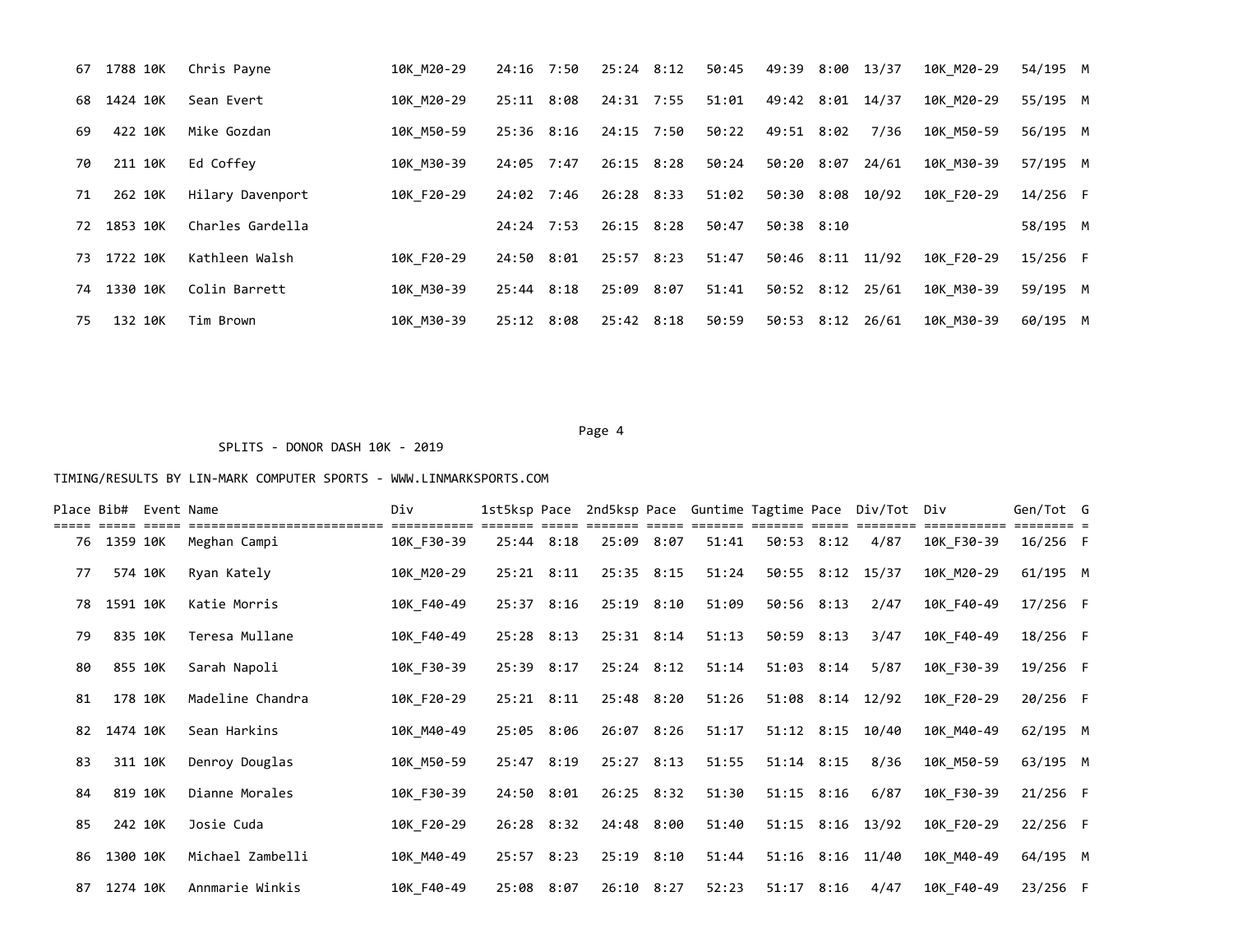| 88  | 209 10K  | Denise Cochran    | 10K F40-49             | 25:14 8:09     | 26:07 8:26     | 51:32 | 51:20 8:16       | 5/47 | 10K F40-49  | 24/256 F |  |
|-----|----------|-------------------|------------------------|----------------|----------------|-------|------------------|------|-------------|----------|--|
| 89  | 875 10K  | Harrison Newman   | 10K M20-29             | $25:18$ $8:10$ | 26:05 8:25     | 51:57 | 51:22 8:17 16/37 |      | 10K M20-29  | 65/195 M |  |
| 90  | 1479 10K | Shane Hensel      | 10K M20-29             | 25:39 8:17     | 26:04 8:25     | 51:45 | 51:43 8:20 17/37 |      | 10K M20-29  | 66/195 M |  |
| 91  | 839 10K  | Nico Munari       | 10K M20-29             | 24:36 7:56     | $27:11$ 8:47   | 51:48 | 51:47 8:21 18/37 |      | 10K M20-29  | 67/195 M |  |
| 92  | 1554 10K | Evan Marks        | 10K M20-29             | $26:11$ 8:27   | 25:36 8:16     | 52:26 | 51:47 8:21 19/37 |      | 10K M20-29  | 68/195 M |  |
| 93  | 1039 10K | Patrick Rumaker   | 10K M50-59             | $25:31$ 8:14   | 26:19 8:30     | 51:56 | 51:49 8:21       | 9/36 | 10K M50-59  | 69/195 M |  |
| 94  | 1192 10K | Will Taylor       | <b>10K M15&amp;UND</b> | $27:01$ 8:43   | 24:50 8:01     | 52:28 | $51:50$ $8:21$   | 2/2  | 10K M15&UND | 70/195 M |  |
| 95  | 1190 10K | Dan Taylor        | 10K M50-59             | $27:01$ 8:43   | 24:55 8:03     | 52:33 | 51:56 8:22 10/36 |      | 10K M50-59  | 71/195 M |  |
| 96  | 1851 10K | Joe Sulock        | 10K M40-49             | 25:38 8:16     | 26:33 8:34     | 52:19 | 52:10 8:25 12/40 |      | 10K M40-49  | 72/195 M |  |
| 97  | 1314 10K | Michael Alleruzzo | 10K M40-49             | $25:26$ 8:13   | 27:02 8:44     | 53:16 | 52:28 8:27 13/40 |      | 10K M40-49  | 73/195 M |  |
| 98  | 1346 10K | John Bradley III  | 10K M50-59             | 25:42 8:18     | 26:50 8:40     | 52:35 | 52:31 8:28 11/36 |      | 10K M50-59  | 74/195 M |  |
| 99  | 753 10K  | Brian McDevitt    | 10K M30-39             | 26:20 8:30     | $26:13$ $8:28$ | 54:00 | 52:33 8:28 27/61 |      | 10K M30-39  | 75/195 M |  |
| 100 | 1721 10K | Joseph Walsh      | 10K M50-59             | 25:51 8:21     | 26:45 8:38     | 53:37 | 52:36 8:29 12/36 |      | 10K M50-59  | 76/195 M |  |

#### Page 5 and the state of the state of the state of the state of the state of the state of the state of the state of the state of the state of the state of the state of the state of the state of the state of the state of the

#### SPLITS - DONOR DASH 10K - 2019

|     |              | Place Bib# Event Name |                  | Div        |            |            |       |            | 1st5ksp Pace 2nd5ksp Pace Guntime Tagtime Pace Div/Tot Div |            | Gen/Tot G |  |
|-----|--------------|-----------------------|------------------|------------|------------|------------|-------|------------|------------------------------------------------------------|------------|-----------|--|
|     | 101 1308 10K |                       | Gerard Zweier    | 10K M50-59 | 26:43 8:38 | 26:00 8:23 | 52:54 |            | 52:43 8:30 13/36                                           | 10K M50-59 | 77/195 M  |  |
|     | 102 1795 10K |                       | Robert Renna     | 10K M50-59 | 26:44 8:38 | 26:02 8:24 | 52:57 |            | 52:46 8:30 14/36                                           | 10K M50-59 | 78/195 M  |  |
| 103 | 1299 10K     |                       | Jessica Zambelli | 10K F30-39 | 26:23 8:31 | 26:29 8:33 | 53:20 | 52:52 8:31 | 7/87                                                       | 10K F30-39 | 25/256 F  |  |
| 104 | 131 10K      |                       | Melissa Brown    | 10K F30-39 | 26:05 8:25 | 26:49 8:39 | 52:59 | 52:53 8:31 | 8/87                                                       | 10K F30-39 | 26/256 F  |  |
|     | 105 1318 10K |                       | Will Anthony     | 10K M20-29 | 25:10 8:08 | 27:47 8:58 | 54:14 |            | 52:57 8:32 20/37                                           | 10K M20-29 | 79/195 M  |  |
|     | 106 1445 10K |                       | Hope Gardner     | 10K F40-49 | 26:23 8:31 | 26:38 8:36 | 53:23 | 53:01 8:33 | 6/47                                                       | 10K F40-49 | 27/256 F  |  |
| 107 | 1681 10K     |                       | Jugo Stevcic     | 10K M40-49 | 26:37 8:35 | 26:25 8:32 | 53:14 |            | 53:01 8:33 14/40                                           | 10K M40-49 | 80/195 M  |  |
|     | 108 1695 10K |                       | Kyle Tepper      | 10K M20-29 | 26:19 8:30 | 26:44 8:38 | 54:06 |            | 53:02 8:33 21/37                                           | 10K M20-29 | 81/195 M  |  |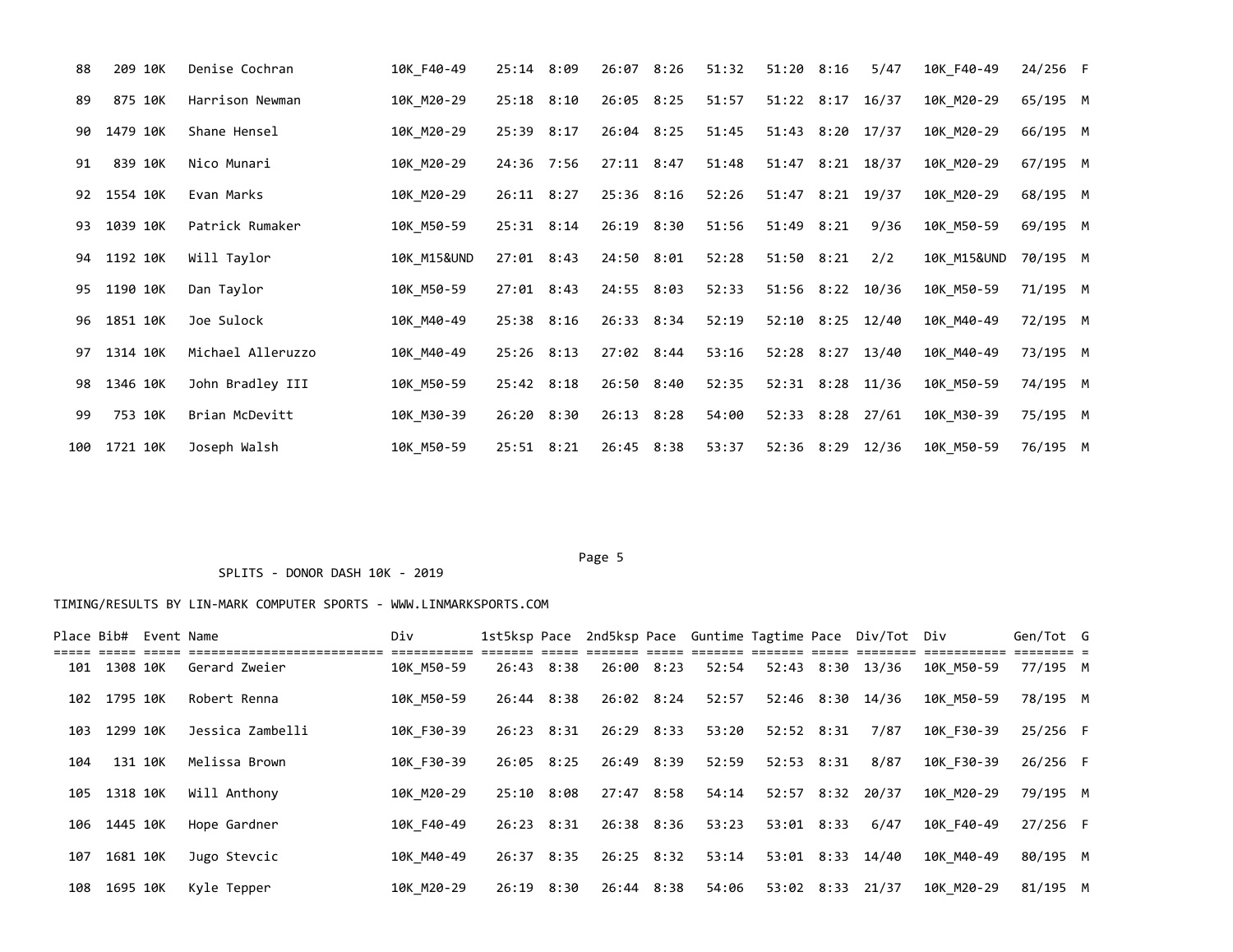| 109 | 644 10K  | Sara Lakatosh      | 10K F40-49 | 26:37 8:36   | 26:30 8:33   | 53:34               | 53:07 8:34       |      | 7/47             | 10K F40-49 | 28/256 F |  |
|-----|----------|--------------------|------------|--------------|--------------|---------------------|------------------|------|------------------|------------|----------|--|
| 110 | 135 10K  | David Bryson       | 10K M40-49 | 26:31 8:33   | 26:38 8:36   | 54:14               | 53:08 8:34 15/40 |      |                  | 10K M40-49 | 82/195 M |  |
| 111 | 784 10K  | Thanos Melisiotis  | 10K M40-49 | 26:37 8:35   |              | 26:37 8:35 1:05:36  | 53:13            | 8:35 | 16/40            | 10K M40-49 | 83/195 M |  |
| 112 | 787 10K  | Ashley Merget      | 10K F30-39 | 26:37 8:36   | 26:37        | 8:36 1:05:37        | 53:14 8:35       |      | 9/87             | 10K F30-39 | 29/256 F |  |
| 113 | 597 10K  | Alyssa Kichline    | 10K F20-29 | 25:21 8:11   | 27:56 9:01   | 53:30               | 53:17            |      | 8:35 14/92       | 10K F20-29 | 30/256 F |  |
| 114 | 2007 10K | Rachel Passeggio   | 10K F20-29 | 26:49 8:39   | 26:29 8:33   | 53:27               | 53:17            |      | 8:35 15/92       | 10K F20-29 | 31/256 F |  |
| 115 | 396 10K  | Gabriel Gavrilescu | 10K M40-49 | 25:38 8:17   | 27:55 9:01   | 53:36               | 53:33 8:38 17/40 |      |                  | 10K M40-49 | 84/195 M |  |
| 116 | 749 10K  | Kevin McCormack    | 10K M50-59 | 26:28 8:33   | 27:20 8:49   | 53:53               | 53:48            | 8:40 | 15/36            | 10K M50-59 | 85/195 M |  |
| 117 | 1371 10K | Sean Chadwick      | 10K M40-49 | 27:03 8:44   | 26:46 8:38   | 55:01               | 53:48 8:40       |      | 18/40            | 10K M40-49 | 86/195 M |  |
| 118 | 136 10K  | Maggie Bucci       | 10K F20-29 | 26:53 8:41   | 26:56 8:42   | 53:54               | 53:49            |      | 8:40 16/92       | 10K F20-29 | 32/256 F |  |
| 119 | 2109 10k | Mary Breslin       |            | 22:34 7:17   |              | 31:17 10:06 1:03:26 | 53:51 8:41       |      |                  |            | 33/256 F |  |
| 120 | 1520 10K | Rodrigo Kneib      | 10K M40-49 | 26:28 8:33   | 27:29 8:52   | 54:28               | 53:57            |      | 8:42 19/40       | 10K M40-49 | 87/195 M |  |
| 121 | 546 10K  | Kyle Jakubowski    | 10K M30-39 | $27:31$ 8:53 | 26:28 8:32   | 54:54               | 53:58 8:42 28/61 |      |                  | 10K_M30-39 | 88/195 M |  |
| 122 | 1290 10K | Amanda Yoo         | 10K_F30-39 | 26:35 8:35   | 27:25 8:51   | 54:43               | 53:59            |      | 8:42 10/87       | 10K F30-39 | 34/256 F |  |
| 123 | 1769 10K | Joseph Reis        | 10K M40-49 | 26:36 8:35   | $27:27$ 8:52 | 55:01               | 54:02 8:43       |      | 20/40            | 10K M40-49 | 89/195 M |  |
| 124 | 701 10K  | Kristi MacKin      | 10K F20-29 | 26:35 8:35   | $27:27$ 8:52 | 55:01               | 54:02 8:43       |      | 17/92            | 10K_F20-29 | 35/256 F |  |
| 125 | 480 10K  | Bridgid Hennessy   | 10K F20-29 | 27:25 8:51   | 26:43 8:37   | 54:49               |                  |      | 54:08 8:43 18/92 | 10K F20-29 | 36/256 F |  |

Page 6 and the contract of the contract of the contract of the contract of the contract of the contract of the contract of the contract of the contract of the contract of the contract of the contract of the contract of the

# TIMING/RESULTS BY LIN-MARK COMPUTER SPORTS - WWW.LINMARKSPORTS.COM

SPLITS - DONOR DASH 10K - 2019

| Place Bib# Event Name |                              | Div                                                                         |  |  |  | 1st5ksp Pace 2nd5ksp Pace Guntime Tagtime Pace Div/Tot Div |                     | Gen/Tot G |  |
|-----------------------|------------------------------|-----------------------------------------------------------------------------|--|--|--|------------------------------------------------------------|---------------------|-----------|--|
|                       | 126 1179 10K Katie Strouss   | 10K F20-29 26:27 8:32 27:42 8:56 54:29 54:09 8:44 19/92 10K F20-29 37/256 F |  |  |  |                                                            |                     |           |  |
| 127 1467 10K          | Steven Gruber                | 10K M50-59 27:10 8:46 27:07 8:45 54:52 54:16 8:45 16/36 10K M50-59 90/195 M |  |  |  |                                                            |                     |           |  |
| 128 128 10K           | Toby Brooks                  | 10K M30-39 27:29 8:52 26:50 8:40 54:52 54:19 8:45 29/61 10K M30-39 91/195 M |  |  |  |                                                            |                     |           |  |
|                       | 129 1121 10K Matthew Sigafus | 10K M40-49   26:19   8:30   28:04   9:04   54:25   54:23   8:46   21/40     |  |  |  |                                                            | 10K M40-49 92/195 M |           |  |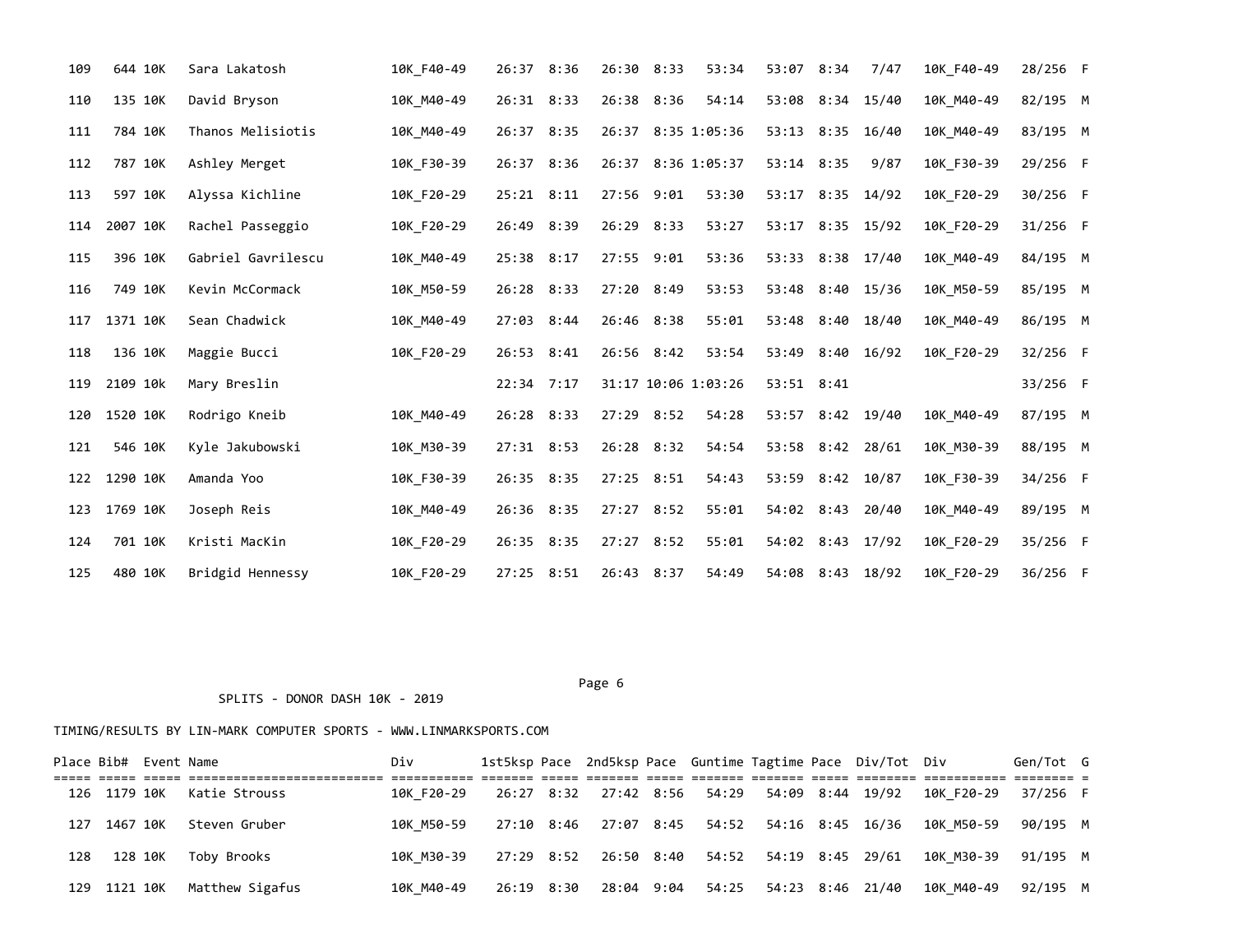| 130 | 1185 10K | Apryl Szyszko-Fouracre | 10K F30-39 | 26:43 8:37 | 27:52 9:00 |      | 54:48 | 54:34 8:48       |      | 11/87            | 10K F30-39 | 38/256 F  |  |
|-----|----------|------------------------|------------|------------|------------|------|-------|------------------|------|------------------|------------|-----------|--|
| 131 | 1082 10K | Ben Schrei             | 10K M30-39 | 27:33 8:54 | 27:06 8:45 |      | 55:08 | 54:38            | 8:48 | 30/61            | 10K M30-39 | 93/195 M  |  |
| 132 | 1151 10K | Toni Sprenkle          | 10K F20-29 | 27:44 8:57 | 26:58 8:42 |      | 55:03 | 54:42 8:49       |      | 20/92            | 10K F20-29 | 39/256 F  |  |
| 133 | 308 10K  | Alyssa Dombrosky       | 10K_F20-29 | 25:51 8:21 | 28:58 9:21 |      | 55:40 | 54:49            |      | 8:50 21/92       | 10K F20-29 | 40/256 F  |  |
| 134 | 1530 10K | Matt Laub              | 10K M20-29 | 25:50 8:20 | 29:00 9:22 |      | 55:40 | 54:49            | 8:50 | 22/37            | 10K M20-29 | 94/195 M  |  |
| 135 | 1622 10K | Denise Pody Pody       | 10K F50-59 | 27:08 8:45 | 28:02 9:03 |      | 55:15 | 55:09 8:53       |      | 1/17             | 10K F50-59 | 41/256 F  |  |
| 136 | 1246 10K | Jake Weber             | 10K_M30-39 | 28:08 9:05 | 27:05      | 8:44 | 55:50 | 55:12 8:54       |      | 31/61            | 10K_M30-39 | 95/195 M  |  |
| 137 | 728 10K  | Sean Martin            | 10K M20-29 | 26:47 8:39 | 28:27 9:11 |      | 55:33 | 55:13 8:54 23/37 |      |                  | 10K M20-29 | 96/195 M  |  |
| 138 | 492 10K  | Rachel Hess            | 10K F20-29 | 27:21 8:50 | 27:54 9:00 |      | 55:49 |                  |      | 55:14 8:54 22/92 | 10K F20-29 | 42/256 F  |  |
| 139 | 2202 10K | Stephen Reynolds       |            | 28:23 9:10 | 26:59 8:43 |      | 55:43 | 55:21 8:55       |      |                  |            | 97/195 M  |  |
| 140 | 1639 10K | Chrissy Repetto        | 10K F40-49 | 26:46 8:38 | 28:37 9:14 |      | 55:39 | 55:22 8:55       |      | 8/47             | 10K F40-49 | 43/256 F  |  |
| 141 | 624 10K  | Julie Kowalski         | 10K F20-29 | 27:10 8:46 | 28:19      | 9:08 | 56:09 | 55:28            | 8:56 | 23/92            | 10K F20-29 | 44/256 F  |  |
| 142 | 1047 10K | Rich Saenz             | 10K M30-39 | 27:22 8:50 | 28:08 9:05 |      | 56:07 | 55:29            | 8:56 | 32/61            | 10K M30-39 | 98/195 M  |  |
| 143 | 1611 10K | Kathleen Owens         | 10K F40-49 | 27:43 8:57 | 27:48 8:58 |      | 55:49 | 55:31 8:57       |      | 9/47             | 10K F40-49 | 45/256 F  |  |
| 144 | 1089 10K | Jon Schwartz           | 10K M40-49 | 27:34 8:54 | 27:59 9:02 |      | 55:56 | 55:32 8:57 22/40 |      |                  | 10K M40-49 | 99/195 M  |  |
| 145 | 834 10K  | John Mullane           | 10K M40-49 | 26:44 8:38 | 28:49 9:18 |      | 55:48 | 55:32 8:57 23/40 |      |                  | 10K M40-49 | 100/195 M |  |
| 146 | 824 10K  | Vanessa Morris         | 10K F17-19 | 28:20 9:09 | 27:14 8:47 |      | 55:43 | 55:33 8:57       |      | 1/2              | 10K_F17-19 | 46/256 F  |  |
| 147 | 1478 10K | Brooke Heininger       | 10K_F20-29 | 27:42 8:56 | 27:53 9:00 |      | 55:54 | 55:34 8:57       |      | 24/92            | 10K F20-29 | 47/256 F  |  |
| 148 | 84 10K   | Kelli Binns            | 10K F20-29 | 28:57 9:21 | 26:38 8:36 |      | 56:38 | 55:35 8:57 25/92 |      |                  | 10K F20-29 | 48/256 F  |  |
| 149 | 1855 10K | Brianna Eroh           | 10K F20-29 | 26:48 8:39 | 28:48      | 9:18 | 56:12 | 55:36            | 8:58 | 26/92            | 10K F20-29 | 49/256 F  |  |
| 150 | 832 10K  | Kate Mueller           | 10K F20-29 | 27:49 8:59 | 27:48 8:58 |      | 55:56 |                  |      | 55:37 8:58 27/92 | 10K F20-29 | 50/256 F  |  |

Page 7 and the contract of the contract of the contract of the contract of the contract of the contract of the contract of the contract of the contract of the contract of the contract of the contract of the contract of the

SPLITS - DONOR DASH 10K - 2019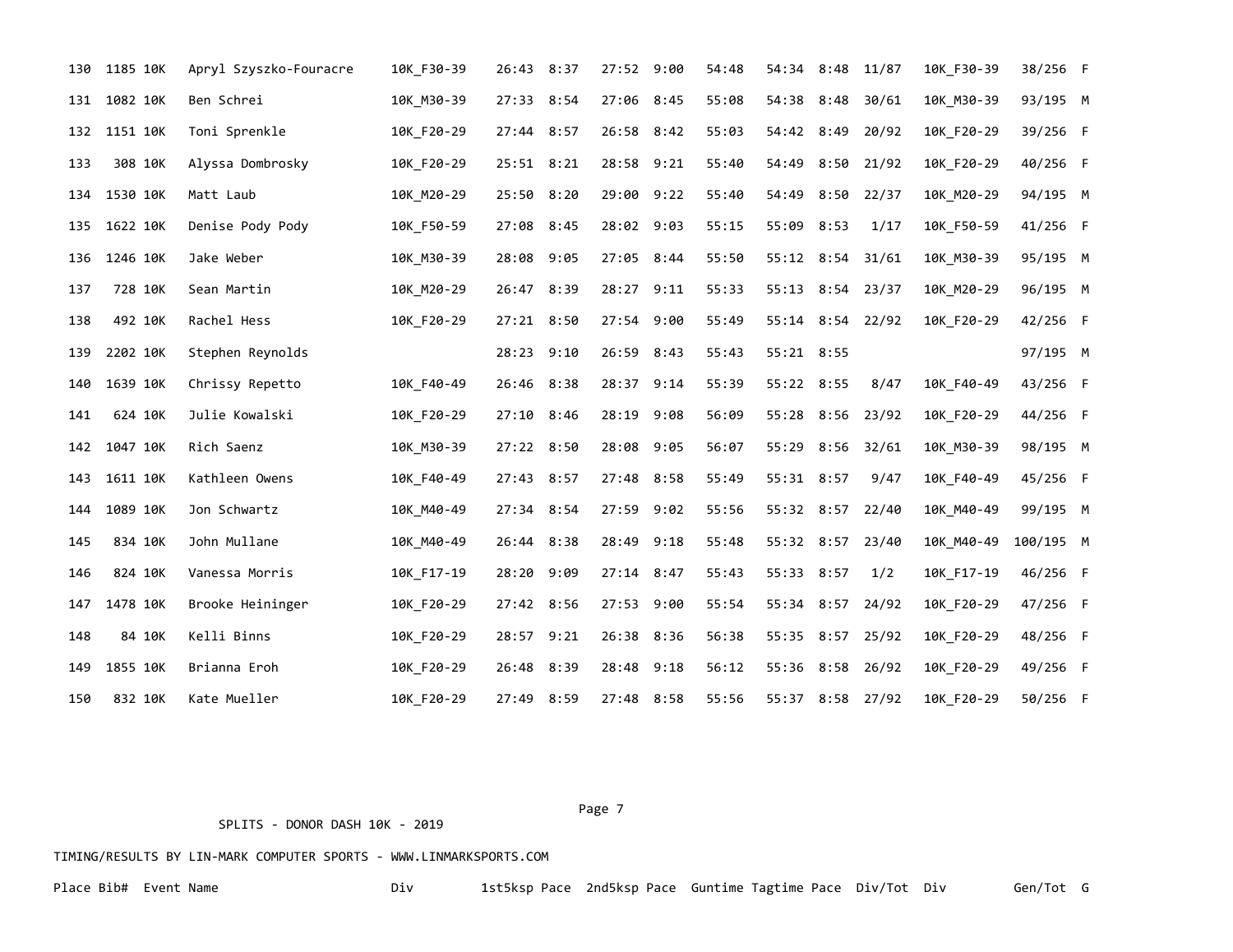| 151 | 2203 10K     | Nikki Platt        | 10K F30-39 | 28:22      | 9:09 | 27:17 8:48 |      | 56:02 | 55:39      | 8:58 | 12/87        | 10K F30-39 | 51/256 F   |  |
|-----|--------------|--------------------|------------|------------|------|------------|------|-------|------------|------|--------------|------------|------------|--|
| 152 | 2205 10K     | Melissa Personius  | 10K F30-39 | 28:22 9:09 |      | 27:18 8:49 |      | 56:02 | 55:39      |      | 8:58 13/87   | 10K F30-39 | 52/256 F   |  |
| 153 | 1753 10K     | Marissa Natole     | 10K F20-29 | 27:07 8:45 |      | 28:38 9:15 |      | 56:18 | 55:45 8:59 |      | 28/92        | 10K F20-29 | 53/256 F   |  |
| 154 | 908 10K      | Charles O'Neill    | 10K M50-59 | 27:08      | 8:45 | 28:41 9:16 |      | 55:54 | 55:48      | 9:00 | 17/36        | 10K M50-59 | 101/195 M  |  |
| 155 | 1459 10K     | Teresa Graham      | 10K F40-49 | 27:59      | 9:02 | 27:50 8:59 |      | 56:11 | 55:49      | 9:00 | 10/47        | 10K F40-49 | 54/256 F   |  |
| 156 | 1504 10K     | Travis John        | 10K M30-39 | 26:59      | 8:42 | 28:53 9:19 |      | 56:40 | 55:51 9:00 |      | 33/61        | 10K M30-39 | 102/195 M  |  |
| 157 | 514 10K      | Patrick Horner     | 10K M20-29 | 28:56      | 9:20 | 26:57 8:42 |      | 56:56 | 55:53      | 9:00 | 24/37        | 10K_M20-29 | 103/195 M  |  |
| 158 | 1006 10K     | Jennifer Reddick   | 10K F30-39 | 28:13 9:07 |      | 27:42 8:57 |      | 56:37 | 55:55      |      | 9:01 14/87   | 10K F30-39 | 55/256 F   |  |
| 159 | 1413 10K     | Brittany Dirscherl | 10K F20-29 | 27:13 8:47 |      | 28:42 9:16 |      | 56:45 | 55:55      | 9:01 | 29/92        | 10K F20-29 | 56/256 F   |  |
| 160 | 2280 10K     | Kevin McDevitt     | 10K M30-39 | 27:44 8:57 |      | 28:17 9:08 |      | 57:31 | 56:01      | 9:02 | 34/61        | 10K M30-39 | 104/195 M  |  |
| 161 | 1108 10K     | Tara Sharp         | 10K F40-49 | 27:43 8:57 |      | 28:19      | 9:08 | 57:25 | 56:02      | 9:02 | 11/47        | 10K F40-49 | 57/256 F   |  |
| 162 | 1630 10K     | Spencer Rand       | 10K M50-59 | 27:17 8:48 |      | 28:46 9:17 |      | 56:22 | 56:03      |      | 9:02 18/36   | 10K_M50-59 | 105/195 M  |  |
| 163 | 1024 10K     | Sarah Rodriguez    | 10K F30-39 | 27:40      | 8:56 | 28:24 9:10 |      | 56:33 | 56:03      |      | $9:02$ 15/87 | 10K F30-39 | 58/256 F   |  |
| 164 | 1356 10K     | Mat Burke          | 10K M30-39 | 26:51 8:40 |      | 29:18 9:27 |      | 56:12 | 56:08      | 9:03 | 35/61        | 10K_M30-39 | 106/195 M  |  |
| 165 | 433 10K      | David Gress        | 10K M50-59 | 27:04      | 8:44 | 29:05      | 9:23 | 56:17 | 56:09      | 9:03 | 19/36        | 10K M50-59 | 107/195 M  |  |
| 166 | 39 10K       | Samantha Arnone    | 10K F30-39 | 27:54      | 9:00 | 28:18 9:08 |      | 57:15 | 56:11 9:03 |      | 16/87        | 10K F30-39 | 59/256 F   |  |
| 167 | 541 10K      | John Ivan          | 10K M50-59 | 27:46      | 8:58 | 28:26      | 9:11 | 56:17 | 56:12      | 9:03 | 20/36        | 10K M50-59 | 108/195 M  |  |
| 168 | 511 10K      | Kathryn Hop        | 10K F30-39 | 27:41 8:56 |      | 28:43 9:16 |      | 56:42 | 56:23      | 9:05 | 17/87        | 10K F30-39 | 60/256 F   |  |
| 169 | 47 10K       | Danielle Bacon     | 10K F40-49 | 28:37      | 9:14 | 27:47      | 8:58 | 56:40 | 56:24      | 9:05 | 12/47        | 10K F40-49 | $61/256$ F |  |
| 170 | 106 10K      | Sara Bonner        | 10K F30-39 | 27:32 8:53 |      | 28:55 9:20 |      | 57:24 | 56:26      | 9:06 | 18/87        | 10K F30-39 | $62/256$ F |  |
| 171 | 130 10K      | Amy Brown          | 10K F20-29 | 28:14      | 9:07 | 28:16      | 9:07 | 56:40 | 56:30      | 9:06 | 30/92        | 10K F20-29 | 63/256 F   |  |
| 172 | 55 10K       | Rikki Barnett      | 10K F30-39 | 27:41 8:56 |      | 28:56      | 9:20 | 56:57 | 56:37      | 9:07 | 19/87        | 10K F30-39 | 64/256 F   |  |
| 173 | 1620 10K     | Crystal Petruzzi   | 10K F30-39 | 28:23      | 9:10 | 28:26      | 9:11 | 58:04 | 56:48      | 9:09 | 20/87        | 10K F30-39 | 65/256 F   |  |
| 174 | 958 10K      | Dylan Phillips     | 10K M20-29 | 26:40      | 8:36 | 30:09      | 9:44 | 57:44 | 56:49      | 9:09 | 25/37        | 10K M20-29 | 109/195 M  |  |
|     | 175 1469 10K | Amy Gwynn          | 10K F20-29 | 27:54 9:00 |      | 29:02 9:22 |      | 58:12 | 56:56 9:10 |      | 31/92        | 10K_F20-29 | 66/256 F   |  |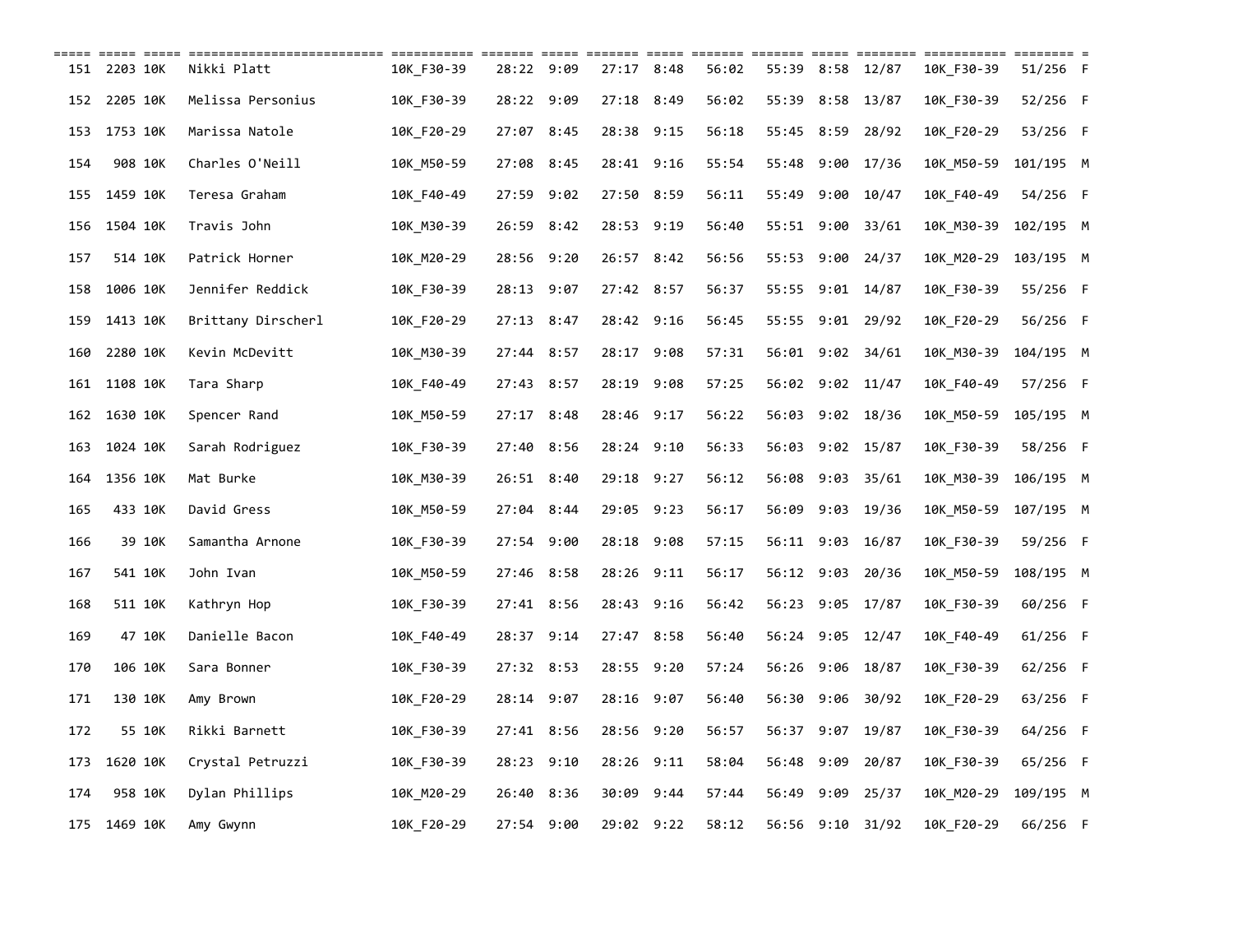|     |          | Place Bib# Event Name |                   | Div        |            |      |            |            |       |            |            | 1st5ksp Pace  2nd5ksp Pace  Guntime Tagtime Pace  Div/Tot  Div |            | Gen/Tot G  |  |
|-----|----------|-----------------------|-------------------|------------|------------|------|------------|------------|-------|------------|------------|----------------------------------------------------------------|------------|------------|--|
| 176 |          | 411 10K               | Laura Giltzow     | 10K F40-49 | 27:58 9:02 |      |            | 29:00 9:22 | 58:18 |            |            | 56:58 9:11 13/47                                               | 10K F40-49 | $67/256$ F |  |
| 177 | 1503 10K |                       | Matthew Jackson   | 10K M30-39 | 26:49      | 8:39 | 30:10      | 9:44       | 57:08 | 56:58      | 9:11       | 36/61                                                          | 10K M30-39 | 110/195 M  |  |
| 178 | 1025 10K |                       | Jeremy Rogoff     | 10K_M30-39 | 28:37      | 9:14 | 28:25 9:10 |            | 57:42 |            |            | 57:01 9:11 37/61                                               | 10K M30-39 | 111/195 M  |  |
| 179 |          | 659 10K               | Corr Leah         | 10K_F30-39 | 28:38 9:14 |      |            | 28:25 9:10 | 57:42 |            |            | 57:02 9:11 21/87                                               | 10K_F30-39 | 68/256 F   |  |
| 180 | 1861 10K |                       | Tom Magliano      | 10K M50-59 | 29:16 9:27 |      |            | 27:49 8:59 | 57:44 |            |            | 57:04 9:12 21/36                                               | 10K M50-59 | 112/195 M  |  |
| 181 | 1337 10K |                       | Emily Blumenstein | 10K_F30-39 | 29:16 9:27 |      |            | 27:52 9:00 | 58:05 | 57:08      | 9:12       | 22/87                                                          | 10K F30-39 | 69/256 F   |  |
| 182 | 1698 10K |                       | Loren Thomas      | 10K_M60-69 | 29:12 9:25 |      |            | 28:01 9:02 | 57:45 | 57:12 9:13 |            | 2/14                                                           | 10K M60-69 | 113/195 M  |  |
| 183 |          | 208 10K               | Jennifer Clements | 10K F40-49 | 28:28 9:11 |      | 28:46      | 9:17       | 57:23 | 57:13      | 9:13       | 14/47                                                          | 10K F40-49 | 70/256 F   |  |
| 184 |          | 189 10K               | James Chin        | 10K_M50-59 | 28:17 9:08 |      | 28:58 9:21 |            | 58:13 |            | 57:14 9:13 | 22/36                                                          | 10K M50-59 | 114/195 M  |  |
| 185 | 1515 10K |                       | Anthony Kelly     | 10K_M50-59 | 28:50      | 9:18 | 28:25 9:10 |            | 58:13 |            | 57:15 9:14 | 23/36                                                          | 10K M50-59 | 115/195 M  |  |
| 186 |          | 682 10K               | John Livezey      | 10K M30-39 | 28:04      | 9:04 |            | 29:14 9:26 | 57:51 | 57:18      | 9:14       | 38/61                                                          | 10K M30-39 | 116/195 M  |  |
| 187 |          | 612 10K               | Tom Kline         | 10K M20-29 | 29:33      | 9:32 |            | 27:48 8:58 | 58:23 | 57:21      | 9:14       | 26/37                                                          | 10K_M20-29 | 117/195 M  |  |
| 188 |          | 599 10K               | Jill Kile Kile    | 10K F20-29 | 27:59      | 9:02 |            | 29:25 9:30 | 57:43 |            | 57:24 9:15 | 32/92                                                          | 10K F20-29 | 71/256 F   |  |
| 189 | 1220 10K |                       | Nikki Varoutsos   | 10K F30-39 | 27:05 8:44 |      |            | 30:21 9:48 | 58:21 | 57:25      | 9:15       | 23/87                                                          | 10K F30-39 | 72/256 F   |  |
| 190 | 1097 10K |                       | Jordan Shaffer    | 10K_F20-29 | 28:23      | 9:10 |            | 29:03 9:23 | 58:09 | 57:26      | 9:15       | 33/92                                                          | 10K_F20-29 | 73/256 F   |  |
| 191 | 1152 10K |                       | Jackie Stackhouse | 10K_F20-29 | 29:43 9:35 |      |            | 27:50 8:59 | 58:26 |            | 57:32 9:16 | 34/92                                                          | 10K_F20-29 | 74/256 F   |  |
| 192 | 1020 10K |                       | Melissa Rizzo     | 10K F20-29 | 29:53 9:39 |      |            | 27:40 8:56 | 58:26 | 57:33      | 9:16       | 35/92                                                          | 10K_F20-29 | 75/256 F   |  |
| 193 | 2119 10K |                       | Mary Kaminski     | 10K_F40-49 | 28:12 9:06 |      |            | 29:27 9:30 | 58:22 | 57:38      | 9:17       | 15/47                                                          | 10K_F40-49 | 76/256 F   |  |
| 194 | 1697 10K |                       | Maryanne Thiel    | 10K_F40-49 | 28:40      | 9:15 |            | 29:06 9:24 | 58:57 | 57:45      | 9:18       | 16/47                                                          | 10K_F40-49 | 77/256 F   |  |
| 195 |          | 666 10K               | Lauren Leith      | 10K F30-39 | 29:06      | 9:24 |            | 28:47 9:18 | 58:48 | 57:53      | 9:20       | 24/87                                                          | 10K_F30-39 | 78/256 F   |  |
| 196 |          | 206 10K               | John Clarke       | 10K_M30-39 | 27:41 8:56 |      |            | 30:13 9:45 | 58:03 |            | 57:53 9:20 | 39/61                                                          | 10K_M30-39 | 118/195 M  |  |
| 197 |          | 1 10K                 | Tarannum -        | 10K F40-49 | 28:53 9:19 |      | 29:11 9:25 |            | 58:11 | 58:03      |            | 9:21 17/47                                                     | 10K_F40-49 | 79/256 F   |  |
| 198 |          | 538 10K               | Jeremy Ison       | 10K M30-39 | 28:34 9:13 |      |            | 29:31 9:32 | 59:16 |            |            | 58:05 9:22 40/61                                               | 10K M30-39 | 119/195 M  |  |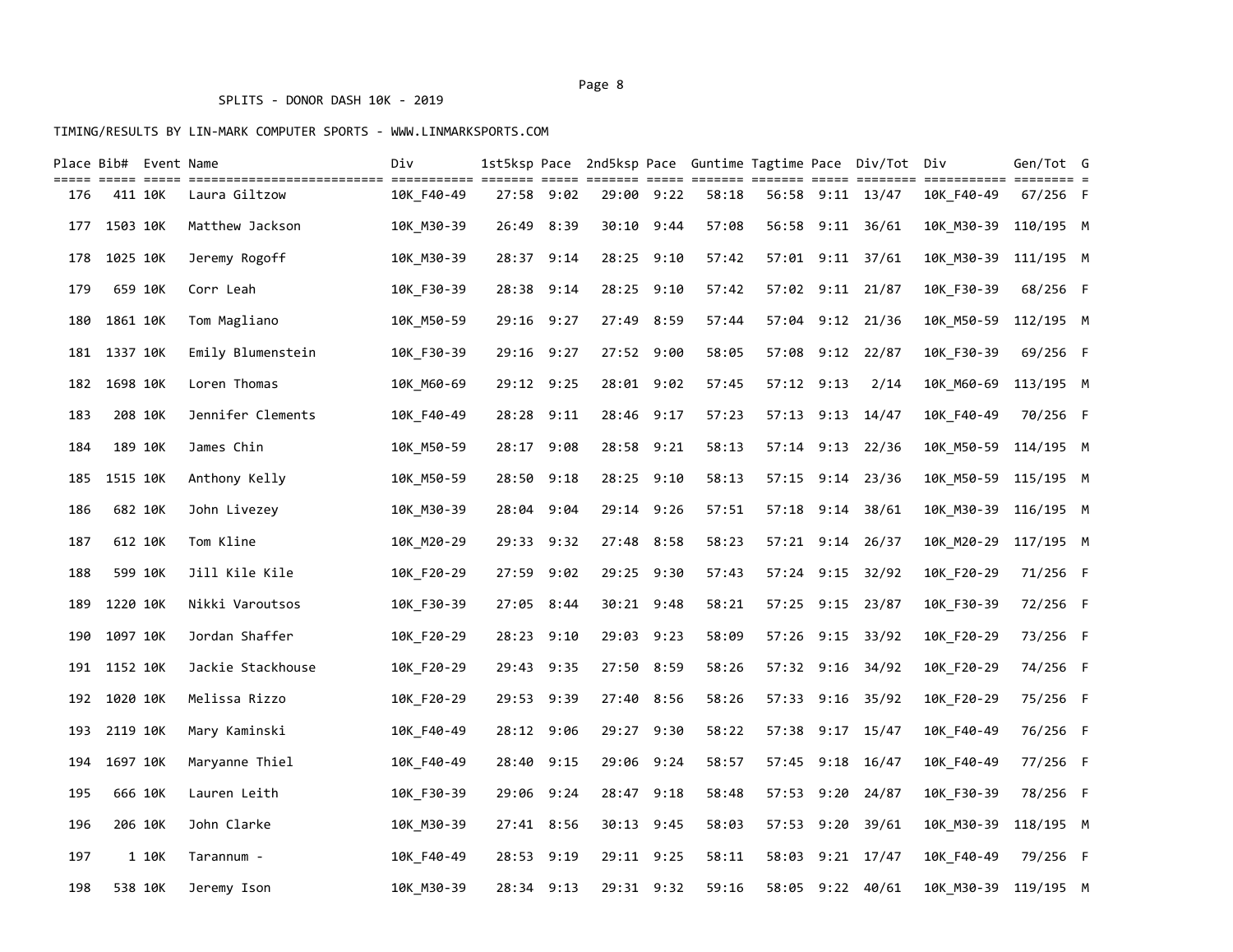|  | 199 912 10K Annemarie O'Shea | 10K F50-59 28:31 9:12 29:37 9:34 58:28 58:07 9:22 2/17 10K F50-59 80/256 F |  |  |  |  |                                                                   |  |
|--|------------------------------|----------------------------------------------------------------------------|--|--|--|--|-------------------------------------------------------------------|--|
|  | 200 1760 10K Jemal Johnson   | 10K M40-49                                                                 |  |  |  |  | 30:47 9:56 27:27 8:52 58:31 58:13 9:23 24/40 10K M40-49 120/195 M |  |

#### Page 9 and 2012 and 2012 and 2012 and 2012 and 2012 and 2012 and 2012 and 2012 and 2012 and 2012 and 2012 and

#### SPLITS - DONOR DASH 10K - 2019

|     | Place Bib# Event Name |            |                      | Div        |             |            |       |             |                    |       |            | 1st5ksp Pace 2nd5ksp Pace Guntime Tagtime Pace Div/Tot Div |            | Gen/Tot G |  |
|-----|-----------------------|------------|----------------------|------------|-------------|------------|-------|-------------|--------------------|-------|------------|------------------------------------------------------------|------------|-----------|--|
| 201 | 794 10K               | ==== ===== | Samantha Miara       | 10K F20-29 | 28:03 9:03  |            |       | 30:18 9:47  | 58:50              |       |            | 58:20 9:24 36/92                                           | 10K F20-29 | 81/256 F  |  |
| 202 | 434 10K               |            | Amy Griffin          | 10K F40-49 | 29:53       | 9:39       | 28:28 | 9:11        | 59:45              | 58:21 |            | $9:24$ 18/47                                               | 10K F40-49 | 82/256 F  |  |
| 203 | 110 10K               |            | Stacie Boyne-Shirock | 10K F40-49 | 29:19 9:28  |            |       | 29:07 9:24  | 58:52              | 58:25 |            | 9:25 19/47                                                 | 10K F40-49 | 83/256 F  |  |
| 204 | 709 10K               |            | Thomas Mahon         | 10K F30-39 | 28:00 9:02  |            |       | 30:35 9:52  | 59:39              | 58:35 |            | 9:26 25/87                                                 | 10K F30-39 | 84/256 F  |  |
| 205 | 565 10K               |            | Justin Jones         | 10K M30-39 |             | 29:39 9:34 |       | 29:05 9:23  | 59:47              | 58:44 | 9:28       | 41/61                                                      | 10K M30-39 | 121/195 M |  |
| 206 | 903 10K               |            | Laura O'Malley-Jones | 10K F30-39 | 29:40 9:35  |            |       | 29:04 9:23  | 59:47              |       |            | 58:44 9:28 26/87                                           | 10K F30-39 | 85/256 F  |  |
| 207 | 1248 10K              |            | Jan Weinstock        | 10K M20-29 | 29:00 9:22  |            |       | 29:45 9:36  | 58:53              | 58:44 | 9:28       | 27/37                                                      | 10K M20-29 | 122/195 M |  |
| 208 | 264 10K               |            | Susan Davis          | 10K F50-59 | 28:38 9:14  |            |       | 30:08 9:43  | 59:15              |       | 58:45 9:28 | 3/17                                                       | 10K F50-59 | 86/256 F  |  |
| 209 | 2002 10K              |            | Melissa Rosenberg    | 10K F20-29 | 28:46 9:17  |            |       | 30:01 9:41  | 59:23              |       |            | 58:47 9:28 37/92                                           | 10K F20-29 | 87/256 F  |  |
| 210 | 1326 10K              |            | Christine Barbera    | 10K F40-49 | 28:55 9:20  |            |       | 29:53 9:39  | 59:21              |       | 58:48 9:29 | 20/47                                                      | 10K F40-49 | 88/256 F  |  |
| 211 | 1919 10K              |            | Alex Donaldson       | 10K_M40-49 | 29:18 9:27  |            |       | 29:31 9:32  | 59:03              | 58:48 | 9:29       | 25/40                                                      | 10K M40-49 | 123/195 M |  |
| 212 | 1613 10K              |            | John Pasquarella     | 10K M40-49 | 31:51 10:17 |            |       |             | 27:06 8:45 1:00:22 | 58:57 | 9:30       | 26/40                                                      | 10K M40-49 | 124/195 M |  |
| 213 | 1242 10K              |            | Taylor Watts         | 10K F20-29 | 29:43 9:36  |            |       | 29:16 9:27  | 59:14              | 58:59 | 9:30       | 38/92                                                      | 10K F20-29 | 89/256 F  |  |
| 214 | 1719 10K              |            | Adina Vultur         | 10K F40-49 | 29:06 9:23  |            |       | 29:55 9:39  | 59:49              | 59:00 | 9:30       | 21/47                                                      | 10K F40-49 | 90/256 F  |  |
| 215 | 1757 10K              |            | Muzna Gulamali       | 10K F20-29 | 27:46 8:58  |            |       | 31:16 10:06 | 59:21              |       |            | 59:02 9:31 39/92                                           | 10K F20-29 | 91/256 F  |  |
| 216 | 998 10K               |            | Carlo Ramirez        | 10K M50-59 | 28:50       | 9:18       |       | 30:12 9:45  | 59:32              | 59:02 |            | $9:31$ 24/36                                               | 10K M50-59 | 125/195 M |  |
| 217 |                       | 348 10K    | Diane Federici       | 10K F40-49 | 29:27 9:30  |            | 29:46 |             | 9:37 1:01:45       | 59:13 | 9:33       | 22/47                                                      | 10K F40-49 | 92/256 F  |  |
| 218 | 1604 10K              |            | Bessie O'Dell        | 10K F20-29 | 29:29       | 9:31       | 29:45 | 9:36        | 59:28              |       | 59:14 9:33 | 40/92                                                      | 10K F20-29 | 93/256 F  |  |
| 219 | 1921 10K              |            | Madalina Ene         | 10K F30-39 | 29:30 9:31  |            |       | 29:45 9:36  | 59:28              |       |            | 59:15 9:33 27/87                                           | 10K F30-39 | 94/256 F  |  |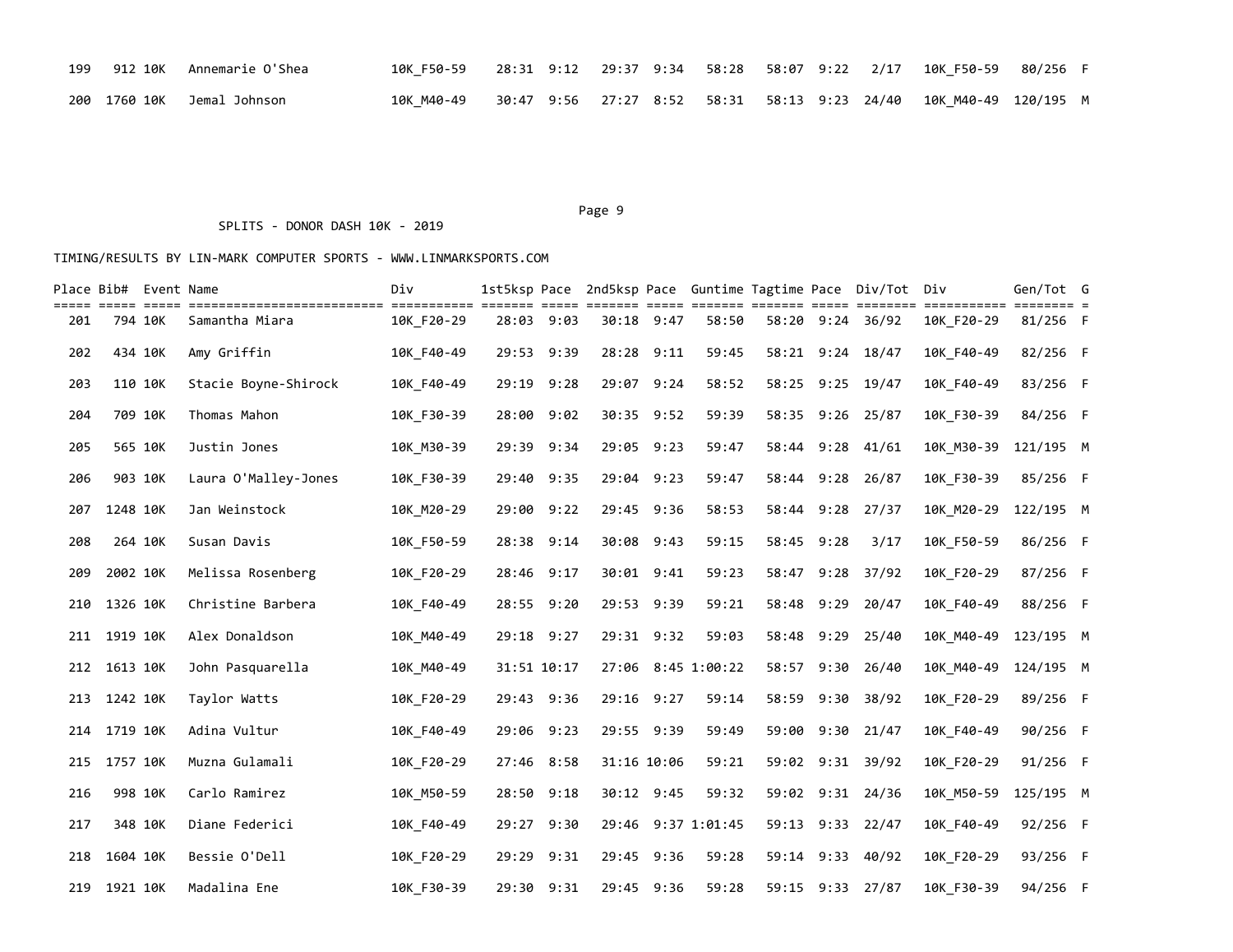| 220  | 355 10K      | E Fleagle          | 10K F20-29 | 28:14 9:07 |  | 31:02 10:01  59:57  59:15  9:33  41/92 |                  |  | 10K F20-29           | 95/256 F |  |
|------|--------------|--------------------|------------|------------|--|----------------------------------------|------------------|--|----------------------|----------|--|
|      | 221 1612 10K | Janet Parkinson    | 10K F30-39 | 28:42 9:16 |  | 30:41 9:54 59:35 59:22 9:34 28/87      |                  |  | 10K F30-39           | 96/256 F |  |
| 222  | 249 10K      | Maureen D'Adamo    | 10K F30-39 | 29:10 9:25 |  | 30:15 9:46 59:41 59:24 9:34 29/87      |                  |  | 10K F30-39           | 97/256 F |  |
| 223  | 542 10K      | Greg Jablonski     | 10K M50-59 | 29:19 9:28 |  | 30:06 9:43 1:00:02 59:25 9:34 25/36    |                  |  | 10K M50-59 126/195 M |          |  |
|      | 224 1117 10K | Sara Jane Shissler | 10K F20-29 | 29:44 9:36 |  | 29:42 9:35 1:00:22 59:25 9:35 42/92    |                  |  | 10K F20-29           | 98/256 F |  |
| 225. | 736 10K      | Nick Mazzanti      | 10K M20-29 | 29:30 9:31 |  | 30:03 9:42 1:10:18                     | 59:32 9:36 28/37 |  | 10K M20-29 127/195 M |          |  |

# SPLITS - DONOR DASH 10K - 2019

|     |          | Place Bib# Event Name |                      | Div        | 1st5ksp Pace |       | 2nd5ksp Pace Guntime Tagtime Pace Div/Tot |            |            |                  | Div        | Gen/Tot G |  |
|-----|----------|-----------------------|----------------------|------------|--------------|-------|-------------------------------------------|------------|------------|------------------|------------|-----------|--|
| 226 |          | 72 10K                | Ted Beatty           | 10K M30-39 | 28:10 9:05   |       | 31:25 10:08 1:00:06                       |            |            | 59:34 9:36 42/61 | 10K M30-39 | 128/195 M |  |
| 227 | 1476 10K |                       | Matthew Heckenberger | 10K_M30-39 | 28:56 9:20   |       | 30:44 9:55 1:01:03                        | 59:39      |            | $9:37$ $43/61$   | 10K M30-39 | 129/195 M |  |
| 228 | 1385 10K |                       | Laurie Cosper        | 10K F30-39 | 28:57 9:20   |       | 30:43 9:55 1:01:02                        |            | 59:39 9:37 | 30/87            | 10K F30-39 | 99/256 F  |  |
| 229 | 1272 10K |                       | Katie Ann Wimsey     | 10K F30-39 | 30:12 9:45   |       | 29:40 9:35 1:00:08                        | 59:52      | 9:39       | 31/87            | 10K F30-39 | 100/256 F |  |
| 230 | 892 10K  |                       | Meg Obrien           | 10K F40-49 | 30:12 9:45   |       | 29:40 9:35 1:00:08                        |            |            | 59:52 9:39 23/47 | 10K F40-49 | 101/256 F |  |
| 231 | 1702 10K |                       | Lauren Toomey        | 10K F30-39 | 30:12 9:45   |       | 29:41 9:35 1:00:09                        | 59:52 9:39 |            | 32/87            | 10K F30-39 | 102/256 F |  |
| 232 | 1040 10K |                       | Brad Rumsey          | 10K M40-49 | 30:06 9:43   | 29:58 | 9:40 1:00:24 1:00:04 9:41                 |            |            | 27/40            | 10K M40-49 | 130/195 M |  |
| 233 | 891 10K  |                       | Alyn Obrien          | 10K F20-29 | 31:09 10:03  |       | 29:00 9:22 1:00:50 1:00:09 9:42 43/92     |            |            |                  | 10K F20-29 | 103/256 F |  |
| 234 | 323 10K  |                       | Sara Eberle          | 10K F30-39 | 31:09 10:03  |       | 29:01 9:22 1:00:50 1:00:09 9:42 33/87     |            |            |                  | 10K F30-39 | 104/256 F |  |
| 235 | 898 10K  |                       | Nicole Olszewski     | 10K F30-39 | 30:40 9:54   |       | 29:36 9:33 1:01:30 1:00:16 9:43           |            |            | 34/87            | 10K F30-39 | 105/256 F |  |
| 236 | 899 10K  |                       | Steve Olszewski      | 10K M30-39 | 30:40 9:54   |       | 29:36 9:33 1:01:30 1:00:16                |            |            | $9:43$ $44/61$   | 10K M30-39 | 131/195 M |  |
| 237 | 187 10K  |                       | Lisa Chen            | 10K F20-29 | 31:53 10:18  | 28:25 | 9:10 1:00:35 1:00:17                      |            |            | $9:43$ $44/92$   | 10K F20-29 | 106/256 F |  |
| 238 | 680 10K  |                       | Ana Lisi             | 10K F20-29 | 29:33 9:32   |       | 30:54 9:58 1:01:28 1:00:26 9:44 45/92     |            |            |                  | 10K F20-29 | 107/256 F |  |
| 239 | 448 10K  |                       | Lolita Hagen         | 10K F40-49 | 29:32 9:32   |       | 31:00 10:00 1:01:18 1:00:32 9:45          |            |            | 24/47            | 10K F40-49 | 108/256 F |  |
| 240 | 1660 10K |                       | Dave Scarpello       | 10K M50-59 | 29:55 9:39   |       | 30:40 9:54 1:01:23 1:00:35 9:46           |            |            | 26/36            | 10K M50-59 | 132/195 M |  |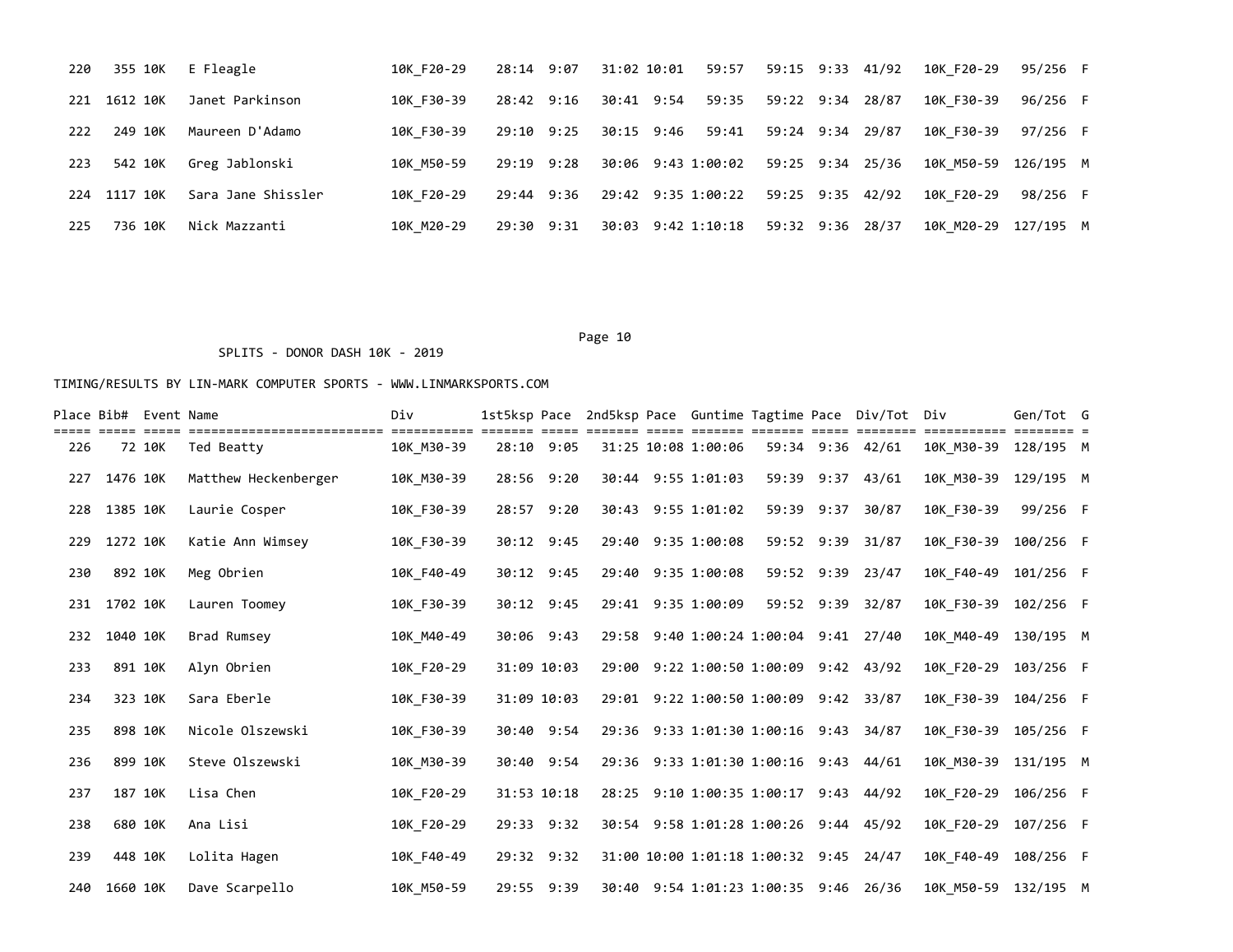| 241 | 109 10K      | Kristina Boyce    | 10K F30-39 | 29:48 9:37     |       |  | 30:50 9:57 1:01:54 1:00:38 9:46 35/87  |              | 10K F30-39           | 109/256 F |  |
|-----|--------------|-------------------|------------|----------------|-------|--|----------------------------------------|--------------|----------------------|-----------|--|
| 242 | 1401 10K     | Mk Daley          | 10K F20-29 | 30:21 9:48     |       |  | 30:20 9:47 1:02:00 1:00:41 9:47 46/92  |              | 10K F20-29 110/256 F |           |  |
|     | 243 1199 10K | Anna Tolkanitsa   | 10K F40-49 | 29:19 9:28     |       |  | 31:32 10:11 1:01:13 1:00:50 9:48 25/47 |              | 10K F40-49           | 111/256 F |  |
| 244 | 1124 10K     | Jesse Sinanan     | 10K M30-39 | $29:20$ $9:28$ |       |  | 31:32 10:11 1:01:14 1:00:51 9:48 45/61 |              | 10K M30-39           | 133/195 M |  |
| 245 | 326 10K      | Christine Egan    | 10K F50-59 | 31:15 10:05    |       |  | 29:37 9:34 1:01:37 1:00:51 9:48        | 4/17         | 10K F50-59           | 112/256 F |  |
| 246 | 1546 10K     | Donald Lowenthal  | 10K M50-59 | $29:21$ $9:28$ |       |  | 31:39 10:13 1:02:04 1:00:59            | $9:50$ 27/36 | 10K M50-59           | 134/195 M |  |
| 247 | 1488 10K     | Erica Horton      | 10K F20-29 | 31:22 10:07    |       |  | 29:41 9:35 1:02:28 1:01:02 9:50 47/92  |              | 10K F20-29           | 113/256 F |  |
| 248 | 207 10K      | Kaitlin Clemens   | 10K F20-29 | 29:46 9:36     |       |  | 31:31 10:10 1:02:02 1:01:17            | $9:52$ 48/92 | 10K F20-29 114/256 F |           |  |
| 249 | 133 10K      | Veronica Brown    | 10K F20-29 | 31:16 10:05    | 30:02 |  | 9:42 1:01:52 1:01:17                   | $9:53$ 49/92 | 10K F20-29 115/256 F |           |  |
| 250 | 1018 10K     | Charles Riscavage | 10K M40-49 | 30:24 9:49     |       |  | 31:08 10:03 1:02:06 1:01:32 9:55 28/40 |              | 10K M40-49           | 135/195 M |  |

# Page 11

|     |          | Place Bib# Event Name |                     | Div        | 1st5ksp Pace |             |       |                                        |  | 2nd5ksp Pace Guntime Tagtime Pace Div/Tot Div |                      | Gen/Tot G |  |
|-----|----------|-----------------------|---------------------|------------|--------------|-------------|-------|----------------------------------------|--|-----------------------------------------------|----------------------|-----------|--|
| 251 | 1634 10K |                       | Amanda Reardon      | 10K F30-39 |              | 30:04 9:42  |       | 31:29 10:10 1:02:14 1:01:32 9:55 36/87 |  |                                               | 10K F30-39           | 116/256 F |  |
| 252 | 425 10K  |                       | Christopher Graham  | 10K M40-49 |              | 30:56 9:59  |       | 30:39 9:54 1:02:26 1:01:35 9:55 29/40  |  |                                               | 10K M40-49           | 136/195 M |  |
| 253 | 1856 10K |                       | Dina Skoutelas      | 10K F30-39 |              | 30:38 9:53  |       | 31:00 10:00 1:02:01 1:01:37 9:56 37/87 |  |                                               | 10K F30-39           | 117/256 F |  |
| 254 | 900 10K  |                       | Brandon Omalley     | 10K M30-39 |              | 31:36 10:12 |       | 30:11 9:45 1:02:46 1:01:47 9:57 46/61  |  |                                               | 10K M30-39           | 137/195 M |  |
| 255 | 1066 10K |                       | Rich Savastana      | 10K M30-39 |              | 31:11 10:04 |       | 30:39 9:54 1:02:02 1:01:50             |  | $9:58$ 47/61                                  | 10K M30-39           | 138/195 M |  |
| 256 |          | 70 10K                | Eleanor Beason      | 10K F60-69 |              | 30:44 9:55  |       | 31:10 10:03 1:02:01 1:01:53 9:58       |  | 1/8                                           | 10K F60-69           | 118/256 F |  |
| 257 | 1736 10K |                       | Jennifer Buckingham | 10K F40-49 |              | 31:09 10:03 |       | 31:01 10:01 1:02:55 1:02:10 10:01      |  | 26/47                                         | 10K F40-49           | 119/256 F |  |
| 258 | 703 10K  |                       | David MacMillan     | 10K M20-29 |              | 31:39 10:13 |       | 30:34 9:52 1:02:21 1:02:13 10:02 29/37 |  |                                               | 10K M20-29           | 139/195 M |  |
| 259 | 1065 10K |                       | Amanda Savastana    | 10K F30-39 |              | 31:10 10:04 |       | 31:06 10:02 1:02:28 1:02:16 10:02      |  | 38/87                                         | 10K F30-39           | 120/256 F |  |
| 260 |          | 52 10K                | Kate Baltra         | 10K F30-39 |              | 31:46 10:15 | 30:33 | 9:52 1:02:58 1:02:19 10:03             |  | 39/87                                         | 10K F30-39           | 121/256 F |  |
| 261 | 1420 10K |                       | Malgosia Dziemian   | 10K F20-29 |              | 31:39 10:13 |       | 30:41 9:54 1:03:00 1:02:20 10:03       |  | 50/92                                         | 10K F20-29 122/256 F |           |  |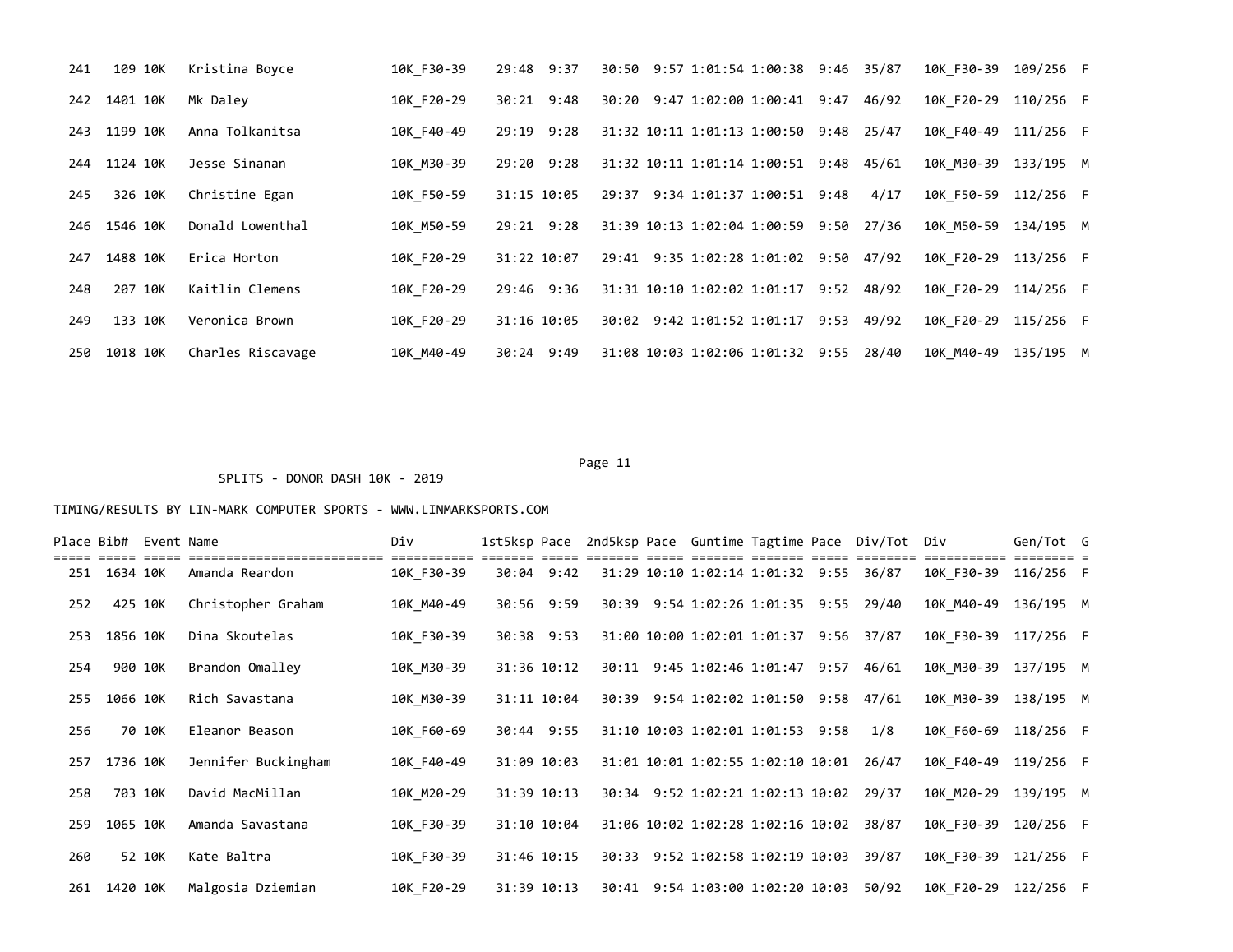|     | 262 1522 10K | Kristen Komer     | 10K F40-49 | 30:32 9:51  | 31:49 10:16 1:03:40 1:02:21 10:03 27/47<br>10K F40-49 123/256 F    |           |
|-----|--------------|-------------------|------------|-------------|--------------------------------------------------------------------|-----------|
| 263 | 1858 10K     | Heather Levenberg | 10K F40-49 | 30:28 9:50  | 31:56 10:18 1:02:45 1:02:23 10:03 28/47<br>10K F40-49              | 124/256 F |
| 264 | 611 10K      | Sarah Kline       | 10K F20-29 | 32:01 10:20 | 30:22 9:48 1:02:50 1:02:23 10:03 51/92<br>10K F20-29 125/256 F     |           |
| 265 | 1778 10K     | Jackie Lied       | 10K F30-39 | 31:23 10:08 | 31:02 10:01 1:03:00 1:02:24 10:03<br>10K F30-39<br>40/87           | 126/256 F |
| 266 | 505 10K      | Scott Hoffman     | 10K M30-39 | 31:01 10:01 | 31:31 10:10 1:03:45 1:02:32 10:05 48/61<br>10K M30-39 140/195 M    |           |
| 267 | 383 10K      | Andrew Garcia     | 10K M20-29 | 31:26 10:09 | 31:06 10:02 1:03:55 1:02:32 10:05<br>10K M20-29<br>30/37           | 141/195 M |
| 268 | 1208 10K     | Alexandra Turano  | 10K F20-29 | 31:26 10:09 | 31:06 10:02 1:03:55 1:02:32 10:05 52/92<br>10K F20-29 127/256 F    |           |
| 269 | 2110 10k     | Mary Mealey       |            | 31:25 10:08 | 31:18 10:06 1:03:26 1:02:42 10:06                                  | 128/256 F |
| 270 | 508 10K      | Alex Holgerson    | 10K F20-29 | 31:42 10:14 | 31:02 10:01 1:03:13 1:02:44 10:06 53/92<br>10K_F20-29              | 129/256 F |
| 271 | 1228 10K     | Emily Vizza       | 10K F20-29 | 31:43 10:14 | 31:02 10:01 1:03:14 1:02:45 10:07<br>10K_F20-29<br>54/92           | 130/256 F |
| 272 | 1416 10K     | Courtney Doucette | 10K F30-39 | 31:46 10:15 | 30:59 10:00 1:03:38 1:02:45 10:07 41/87<br>10K F30-39              | 131/256 F |
| 273 | 227 10K      | Shannon Corbett   | 10K F30-39 | 31:26 10:09 | 31:30 10:10 1:03:30 1:02:56 10:08 42/87<br>10K F30-39              | 132/256 F |
| 274 | 1578 10K     | Alicia Mettimano  | 10K F30-39 | 30:50 9:57  | 32:07 10:22 1:05:09 1:02:57 10:09<br>10K F30-39<br>43/87           | 133/256 F |
| 275 | 930 10K      | Darinka Pasic     | 10K F20-29 | 30:50 9:57  | 32:07 10:22 1:05:09 1:02:57 10:09<br>10K F20-29 134/256 F<br>55/92 |           |

Page 12

| Place Bib# |              | Event Name |                    | Div        |             | 1st5ksp Pace 2nd5ksp Pace Guntime Tagtime Pace Div/Tot Div |  |       |                    | Gen/Tot G |  |
|------------|--------------|------------|--------------------|------------|-------------|------------------------------------------------------------|--|-------|--------------------|-----------|--|
|            | 276 1287 10K |            | Steve Yackin       | 10K M40-49 | 31:30 10:10 | 31:28 10:09 1:03:34 1:02:57 10:09                          |  | 30/40 | 10K M40-49         | 142/195 M |  |
| 277        | 502 10K      |            | Alyson Hinkle      | 10K F30-39 | 30:50 9:57  | 32:08 10:22 1:05:09 1:02:57 10:09                          |  | 44/87 | 10K F30-39         | 135/256 F |  |
| 278        | 1640 10K     |            | Kristan Reutlinger | 10K M30-39 | 30:50 9:57  | 32:08 10:22 1:05:10 1:02:58 10:09                          |  | 49/61 | 10K M30-39         | 143/195 M |  |
| 279        | 744 10K      |            | Megan McCauley     | 10K F30-39 | 29:53 9:39  | 33:07 10:41 1:04:01 1:03:00 10:09                          |  | 45/87 | 10K F30-39         | 136/256 F |  |
| 280        | 811 10K      |            | Adam Mohammed      | 10K M60-69 | 30:15 9:46  | 32:50 10:36 1:03:39 1:03:04 10:10                          |  |       | 3/14<br>10K M60-69 | 144/195 M |  |
| 281        | 1154 10K     |            | Matthew Stahl      | 10K M20-29 | 31:05 10:02 | 32:02 10:20 1:04:22 1:03:07 10:10                          |  | 31/37 | 10K M20-29         | 145/195 M |  |
| 282        | 1184 10K     |            | Amanda Szynal      | 10K F20-29 | 31:19 10:06 | 31:49 10:16 1:04:21 1:03:07 10:10                          |  | 56/92 | 10K F20-29         | 137/256 F |  |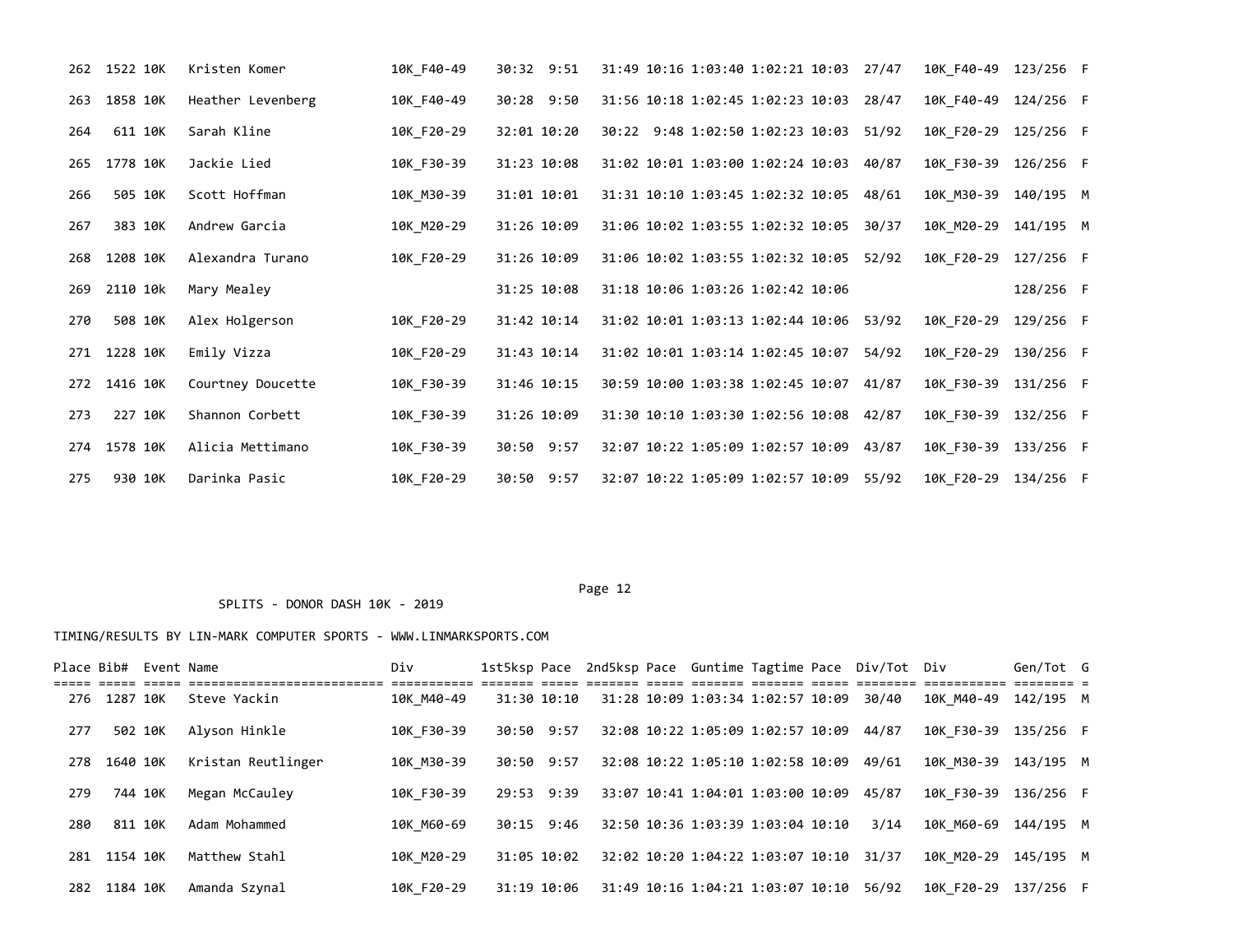| 283 | 1600 10K | Patrick Nolan            | 10K M20-29 | 32:18 10:25 | 30:53 9:58 1:04:06 1:03:11 10:11 32/37  |       | 10K M20-29 146/195 M |           |  |
|-----|----------|--------------------------|------------|-------------|-----------------------------------------|-------|----------------------|-----------|--|
| 284 | 1169 10K | Mary Kate Steinmetz      | 10K F20-29 | 31:57 10:19 | 31:22 10:07 1:04:38 1:03:18 10:12 57/92 |       | 10K F20-29 138/256 F |           |  |
| 285 | 1746 10K | Madeline Lardner         | 10K F20-29 | 32:18 10:25 | 31:11 10:04 1:04:23 1:03:28 10:14 58/92 |       | 10K F20-29 139/256 F |           |  |
| 286 | 464 10K  | Kimberley Harris         | 10K F30-39 | 32:56 10:38 | 30:41 9:54 1:04:13 1:03:37 10:15 46/87  |       | 10K F30-39 140/256 F |           |  |
| 287 | 676 10K  | Thomas Limouze           | 10K_M30-39 | 32:56 10:38 | 30:43 9:55 1:04:16 1:03:39 10:15        | 50/61 | 10K M30-39           | 147/195 M |  |
| 288 | 1573 10K | Beatrice McQuiston       | 10K F20-29 | 32:19 10:26 | 31:21 10:07 1:04:35 1:03:39 10:15       | 59/92 | 10K F20-29 141/256 F |           |  |
| 289 | 925 10K  | Danielle Palmisano       | 10K F40-49 | 31:44 10:14 | 32:04 10:21 1:04:32 1:03:47 10:17       | 29/47 | 10K F40-49           | 142/256 F |  |
| 290 | 1638 10K | Johannes Reisert Reisert | 10K_M40-49 | 32:14 10:24 | 31:43 10:14 1:04:48 1:03:56 10:18       | 31/40 | 10K M40-49           | 148/195 M |  |
| 291 | 1857 10K | Samer Hatar              | 10K_M40-49 | 32:14 10:24 | 31:43 10:14 1:04:48 1:03:56 10:18       | 32/40 | 10K M40-49           | 149/195 M |  |
| 292 | 78 10K   | Linda Berger             | 10K F50-59 | 30:55 9:59  | 33:04 10:40 1:04:41 1:03:58 10:18       | 5/17  | 10K F50-59 143/256 F |           |  |
| 293 | 1438 10K | Donel Forte              | 10K_F40-49 | 31:35 10:12 | 32:26 10:28 1:04:07 1:04:01 10:19       | 30/47 | 10K F40-49 144/256 F |           |  |
| 294 | 1922 10K | Lauren Bernard           | 10K F20-29 | 30:36 9:53  | 33:25 10:47 1:05:03 1:04:01 10:19       | 60/92 | 10K F20-29 145/256 F |           |  |
| 295 | 1223 10K | Tracy Venella            | 10K F20-29 | 29:41 9:35  | 34:25 11:06 1:14:51 1:04:05 10:20       | 61/92 | 10K F20-29           | 146/256 F |  |
| 296 | 1715 10K | Lesley Venella           | 10K_F20-29 | 29:42 9:35  | 34:25 11:06 1:14:52 1:04:06 10:20       | 62/92 | 10K F20-29           | 147/256 F |  |
| 297 | 1768 10K | Francis MacKin           | 10K M60-69 | 32:03 10:21 | 32:05 10:21 1:05:09 1:04:08 10:20       | 4/14  | 10K M60-69 150/195 M |           |  |
| 298 | 1446 10K | Raymond Gardner          | 10K M40-49 | 30:38 9:53  | 33:31 10:49 1:04:30 1:04:08 10:20       | 33/40 | 10K M40-49           | 151/195 M |  |
| 299 | 468 10K  | Donna Healy              | 10K F30-39 | 32:02 10:20 | 32:08 10:22 1:04:26 1:04:10 10:20 47/87 |       | 10K F30-39 148/256 F |           |  |
| 300 | 1473 10K | Lauren Hanko             | 10K F30-39 | 31:17 10:06 | 32:53 10:37 1:04:36 1:04:10 10:20 48/87 |       | 10K F30-39 149/256 F |           |  |

### SPLITS - DONOR DASH 10K - 2019

| Place Bib# Event Name |  |                                  | Div                                                            |  |  |  | 1st5ksp Pace 2nd5ksp Pace Guntime Tagtime Pace Div/Tot Div |                                                                                     | Gen/Tot G |  |
|-----------------------|--|----------------------------------|----------------------------------------------------------------|--|--|--|------------------------------------------------------------|-------------------------------------------------------------------------------------|-----------|--|
|                       |  |                                  |                                                                |  |  |  |                                                            |                                                                                     |           |  |
|                       |  | 301 1674 10K Eric Smith          |                                                                |  |  |  |                                                            | 10K M30-39 32:06 10:22 32:07 10:22 1:04:17 1:04:12 10:21 51/61 10K M30-39 152/195 M |           |  |
|                       |  | 302 1212 10K Abdulla Udaipurwala |                                                                |  |  |  |                                                            | 10K M50-59 29:50 9:38 34:24 11:06 1:04:22 1:04:14 10:21 28/36 10K M50-59 153/195 M  |           |  |
|                       |  | 303 2113 10K Dare Odumosi        | 10K M30-39 32:59 10:39 31:22 10:07 1:04:48 1:04:20 10:22 52/61 |  |  |  |                                                            | 10K M30-39 154/195 M                                                                |           |  |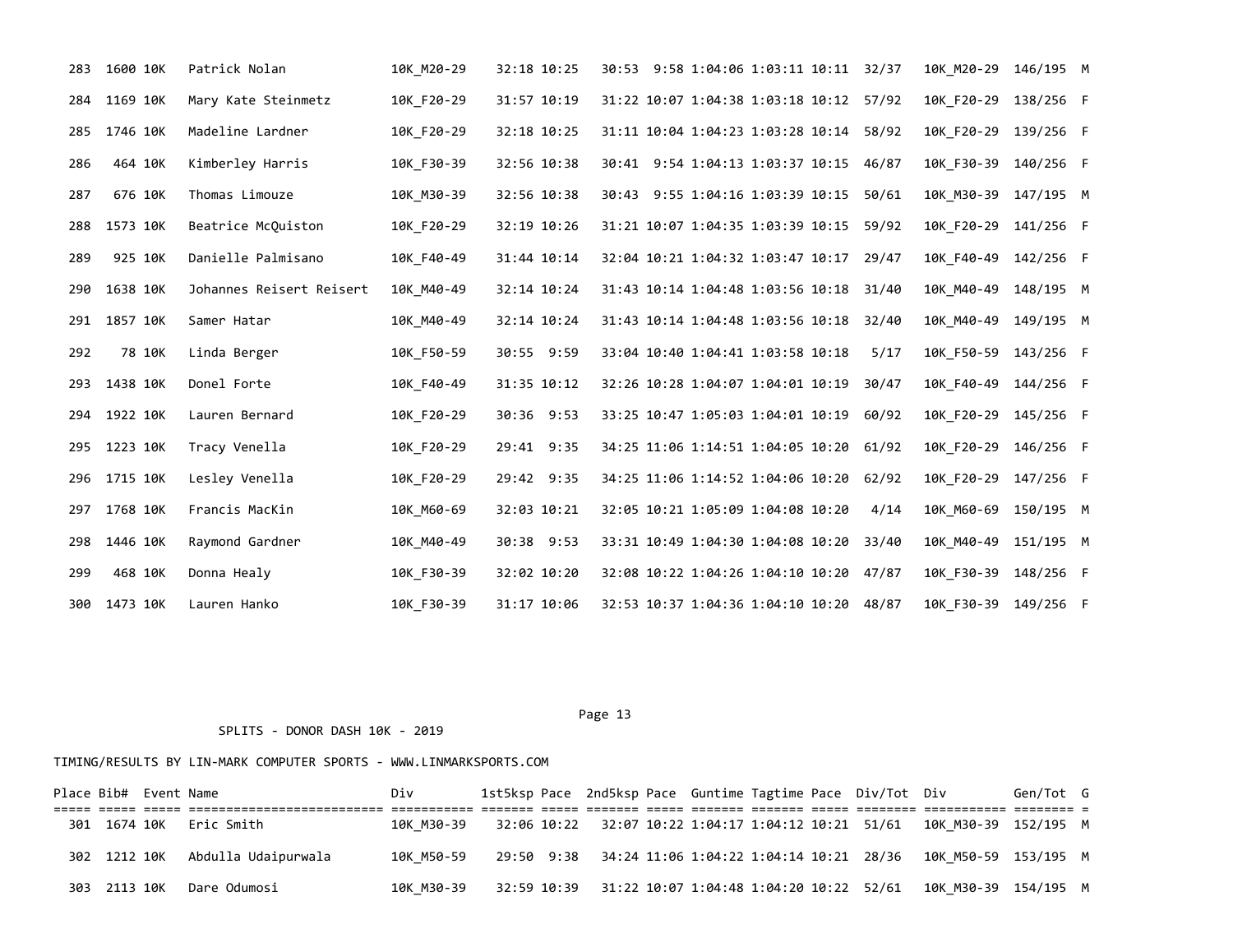| 304 | 276 10K      | Chris Delaurentis | 10K_M30-39 | 32:34 10:31 | 31:55 10:18 1:05:14 1:04:28 10:23 53/61 |       | 10K_M30-39 155/195 M   |  |
|-----|--------------|-------------------|------------|-------------|-----------------------------------------|-------|------------------------|--|
| 305 | 808 10K      | Julia Moeller     | 10K_F40-49 | 31:53 10:17 | 32:38 10:32 1:05:57 1:04:30 10:24 31/47 |       | 10K F40-49 150/256 F   |  |
| 306 | 1245 10K     | Stephanie Weaver  | 10K F30-39 | 31:50 10:16 | 32:42 10:33 1:05:57 1:04:31 10:24 49/87 |       | 10K F30-39 151/256 F   |  |
| 307 | 2006 10K     | Sam Marisco       | 10K M30-39 | 31:27 10:09 | 33:21 10:46 1:05:37 1:04:47 10:26 54/61 |       | 10K M30-39 156/195 M   |  |
| 308 | 1145 10K     | Deborah Solomon   | 10K F40-49 | 31:51 10:17 | 33:04 10:40 1:05:23 1:04:55 10:28 32/47 |       | 10K F40-49 152/256 F   |  |
| 309 | 259 10K      | Andrea Dasch      | 10K F30-39 | 34:00 10:58 | 31:08 10:03 1:06:10 1:05:07 10:30       | 50/87 | 10K_F30-39 153/256 F   |  |
| 310 | 50 10K       | Michelle Baker    | 10K_F30-39 | 34:00 10:58 | 31:08 10:03 1:06:10 1:05:08 10:30       | 51/87 | 10K F30-39 154/256 F   |  |
|     | 311 1742 10K | Roxy Romeo        | 10K F30-39 | 31:54 10:18 | 33:15 10:44 1:05:47 1:05:08 10:30       | 52/87 | 10K F30-39 155/256 F   |  |
| 312 | 986 10K      | Michael Purcell   | 10K M60-69 | 33:01 10:39 | 32:09 10:22 1:05:37 1:05:09 10:30       | 5/14  | 10K M60-69 157/195 M   |  |
| 313 | 671 10K      | Jen Levito        | 10K F17-19 | 29:49 9:38  | 35:23 11:25 1:05:57 1:05:12 10:30       | 2/2   | 10K F17-19 156/256 F   |  |
| 314 | 2602 10K     | Murray Devor      | 10K M60-69 | 31:35 10:12 | 33:37 10:51 1:05:26 1:05:12 10:30       | 6/14  | 10K M60-69 158/195 M   |  |
|     | 315 1449 10K | Michelle Geist    | 10K_F30-39 | 31:55 10:18 | 33:18 10:45 1:05:27 1:05:12 10:30       | 53/87 | 10K_F30-39 157/256 F   |  |
| 316 | 1003 10K     | Chelsea Rausch    | 10K F20-29 | 31:44 10:15 | 33:29 10:48 1:05:21 1:05:13 10:30       | 63/92 | 10K F20-29 158/256 F   |  |
| 317 | 729 10K      | Taqueena Martin   | 10K F20-29 | 32:40 10:33 | 32:35 10:31 1:06:44 1:05:14 10:31       | 64/92 | 10K F20-29 159/256 F   |  |
| 318 | 1765 10K     | Mike Weisz        | 10K M60-69 | 34:00 10:58 | 31:16 10:06 1:06:05 1:05:16 10:31       | 7/14  | 10K M60-69 159/195 M   |  |
| 319 | 1143 10K     | Celesta Sockriter | 10K_F40-49 | 32:04 10:21 | 33:17 10:44 1:05:46 1:05:20 10:32 33/47 |       | 10K F40-49 160/256 F   |  |
| 320 | 586 10K      | Kristin Kelleher  | 10K_F30-39 | 30:37 9:53  | 34:53 11:16 1:05:54 1:05:30 10:33       | 54/87 | 10K_F30-39 161/256 F   |  |
|     | 321 1533 10K | Colleen Leh       | 10K_F60-69 | 32:52 10:36 | 32:47 10:35 1:06:05 1:05:38 10:35       | 2/8   | 10K_F60-69 162/256 F   |  |
|     | 322 1534 10K | Fred Leh          | 10K_M60-69 | 33:04 10:40 | 32:37 10:32 1:06:07 1:05:40 10:35       | 8/14  | 10K_M60-69  160/195  M |  |
| 323 | 735 10K      | Beth Mazur        | 10K F50-59 | 32:56 10:38 | 32:46 10:35 1:05:50 1:05:42 10:35       | 6/17  | 10K_F50-59 163/256 F   |  |
| 324 | 1149 10K     | Sharon Spinrad    | 10K_F60-69 | 32:03 10:21 | 33:40 10:52 1:05:53 1:05:43 10:35       | 3/8   | 10K F60-69 164/256 F   |  |
|     | 325 2126 10K | Bev Wiker         | 10K_F50-59 | 35:06 11:20 | 30:51 9:57 1:07:47 1:05:57 10:38        | 7/17  | 10K_F50-59 165/256 F   |  |

Page 14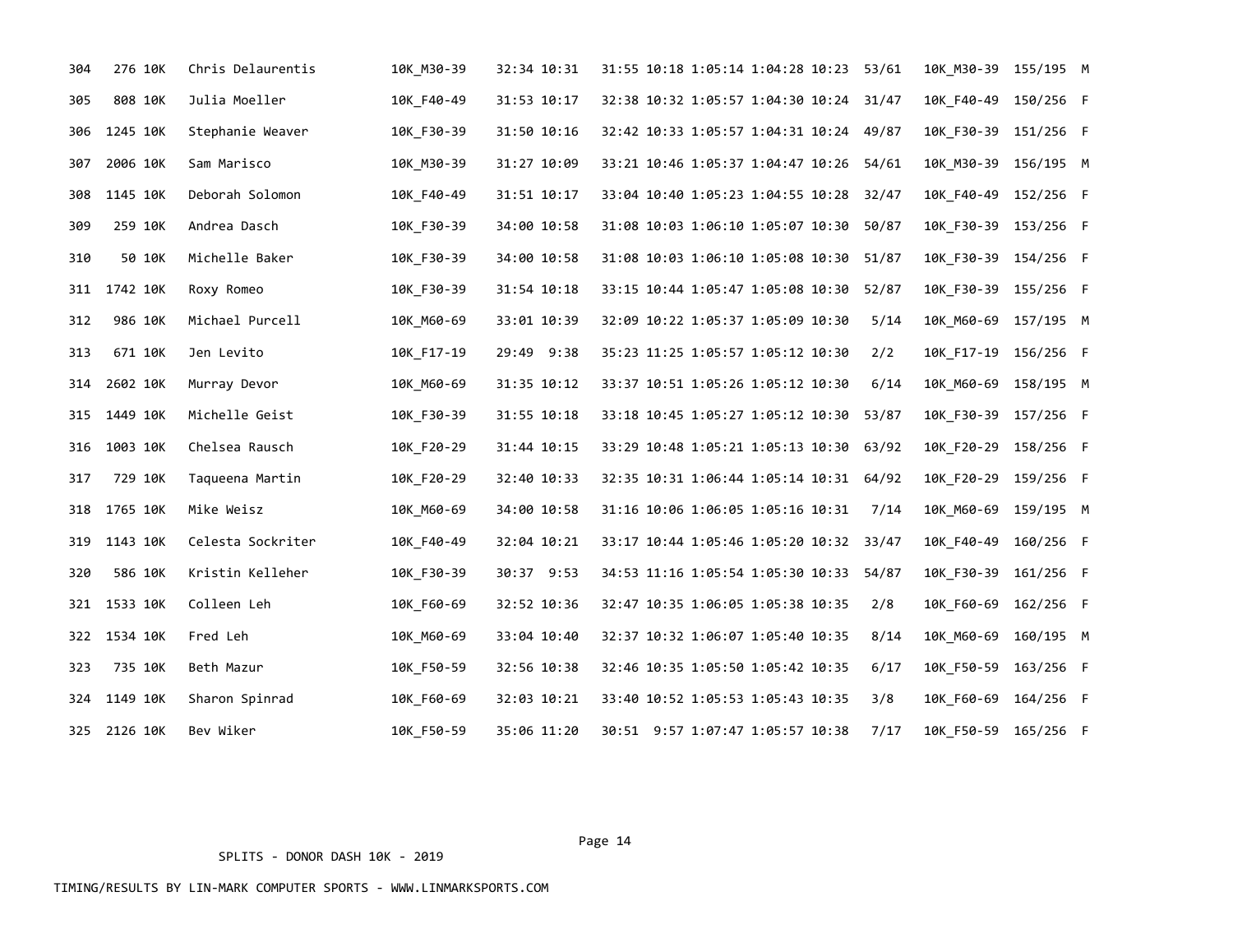|     |              | Place Bib# Event Name |                       | Div        |             |             |  |                                         |  | 1st5ksp Pace 2nd5ksp Pace Guntime Tagtime Pace Div/Tot | Div                  | Gen/Tot G | $== =$ |
|-----|--------------|-----------------------|-----------------------|------------|-------------|-------------|--|-----------------------------------------|--|--------------------------------------------------------|----------------------|-----------|--------|
| 326 |              | 581 10K               | Brook Kebede          | 10K M20-29 |             | 33:16 10:44 |  | 32:43 10:33 1:07:25 1:05:58 10:38 33/37 |  |                                                        | 10K M20-29           | 161/195 M |        |
| 327 |              | 743 10K               | Erin McCardle         | 10K F20-29 |             | 32:46 10:35 |  | 33:14 10:43 1:07:27 1:06:00 10:38       |  | 65/92                                                  | 10K F20-29           | 166/256 F |        |
| 328 | 1010 10K     |                       | Kathleen Reick        | 10K_F40-49 |             | 33:09 10:42 |  | 32:51 10:36 1:06:48 1:06:00 10:38       |  | 34/47                                                  | 10K F40-49           | 167/256 F |        |
| 329 | 462 10K      |                       | Jay Hanson            | 10K M50-59 |             | 31:37 10:12 |  | 34:29 11:08 1:06:21 1:06:06 10:39       |  | 29/36                                                  | 10K M50-59           | 162/195 M |        |
| 330 | 809 10K      |                       | Mark Moeller          | 10K M30-39 |             | 32:34 10:31 |  | 33:34 10:50 1:07:32 1:06:08 10:39       |  | 55/61                                                  | 10K M30-39           | 163/195 M |        |
|     | 331 1543 10K |                       | Nathan Long           | 10K M50-59 |             | 32:56 10:38 |  | 33:15 10:44 1:07:03 1:06:10 10:40       |  | 30/36                                                  | 10K M50-59           | 164/195 M |        |
|     | 332 1339 10K |                       | Ashley Bojanowski     | 10K F30-39 |             | 31:41 10:14 |  | 34:33 11:09 1:06:54 1:06:14 10:40 55/87 |  |                                                        | 10K_F30-39 168/256 F |           |        |
| 333 |              | 561 10K               | Lisa Johnson          | 10K F30-39 |             | 32:27 10:28 |  | 33:48 10:55 1:07:23 1:06:14 10:40       |  | 56/87                                                  | 10K F30-39           | 169/256 F |        |
| 334 | 705 10K      |                       | Jenn MacRina          | 10K F30-39 |             | 31:40 10:13 |  | 34:56 11:16 1:06:53 1:06:36 10:44       |  | 57/87                                                  | 10K F30-39 170/256 F |           |        |
| 335 | 893 10K      |                       | Terry Obrien          | 10K F50-59 |             | 32:58 10:38 |  | 33:44 10:53 1:07:43 1:06:42 10:45       |  | 8/17                                                   | 10K F50-59           | 171/256 F |        |
| 336 | 520 10K      |                       | Gabriel Hufford       | 10K M40-49 | 31:40 10:13 |             |  | 35:14 11:22 1:07:14 1:06:53 10:47       |  | 34/40                                                  | 10K_M40-49           | 165/195 M |        |
| 337 | 1324 10K     |                       | Bob Baltzer           | 10K M40-49 | 31:39 10:13 |             |  | 35:22 11:25 1:07:18 1:07:00 10:48       |  | 35/40                                                  | 10K M40-49           | 166/195 M |        |
| 338 | 1789 10K     |                       | Tessie Payne          | 10K F20-29 | 33:11 10:42 |             |  | 33:52 10:56 1:08:08 1:07:02 10:48       |  | 66/92                                                  | 10K F20-29           | 172/256 F |        |
| 339 | 1380 10K     |                       | Maria Collett         | 10K_F40-49 | 33:43 10:53 |             |  | 33:22 10:46 1:07:41 1:07:05 10:49       |  | 35/47                                                  | 10K F40-49           | 173/256 F |        |
| 340 | 1163 10K     |                       | Liz Steele            | 10K F30-39 |             | 32:39 10:32 |  | 34:34 11:09 1:07:31 1:07:12 10:50       |  | 58/87                                                  | 10K F30-39           | 174/256 F |        |
| 341 | 440 10K      |                       | Pascual Guerrero      | 10K M30-39 |             | 33:40 10:52 |  | 33:33 10:50 1:08:01 1:07:12 10:50       |  | 56/61                                                  | 10K M30-39           | 167/195 M |        |
| 342 | 1815 10K     |                       | Brittany Christiansen | 10K F20-29 |             | 32:42 10:33 |  | 34:36 11:10 1:08:35 1:07:18 10:51 67/92 |  |                                                        | 10K F20-29           | 175/256 F |        |
| 343 | 1923 10K     |                       | Katie Bernard         | 10K F20-29 | 33:06 10:41 |             |  | 34:14 11:03 1:08:22 1:07:19 10:51 68/92 |  |                                                        | 10K F20-29 176/256 F |           |        |
| 344 | 1924 10K     |                       | Maureen Bernard       | 10K F50-59 | 33:06 10:41 |             |  | 34:15 11:03 1:08:22 1:07:20 10:51       |  | 9/17                                                   | 10K F50-59 177/256 F |           |        |
| 345 | 1709 10K     |                       | Myisha Upshur         | 10K F40-49 |             | 31:42 10:14 |  | 35:39 11:30 1:08:01 1:07:21 10:51 36/47 |  |                                                        | 10K F40-49 178/256 F |           |        |
| 346 | 1034 10K     |                       | Nicole Rothberg       | 10K F20-29 |             | 33:28 10:48 |  | 33:54 10:57 1:18:08 1:07:21 10:51 69/92 |  |                                                        | 10K F20-29           | 179/256 F |        |
| 347 | 1211 10K     |                       | Kristen Twersky       | 10K F30-39 | 33:02 10:40 |             |  | 34:21 11:05 1:07:32 1:07:23 10:51 59/87 |  |                                                        | 10K F30-39 180/256 F |           |        |
| 348 |              | 60 10K                | Laura Barton          | 10K F20-29 |             | 31:34 10:11 |  | 35:56 11:36 1:07:54 1:07:30 10:53 70/92 |  |                                                        | 10K F20-29           | 181/256 F |        |
| 349 | 1777 10K     |                       | Sarah Gahman          | 10K F20-29 | 32:51 10:36 |             |  | 34:43 11:12 1:08:09 1:07:34 10:53 71/92 |  |                                                        | 10K F20-29           | 182/256 F |        |
| 350 | 423 10K      |                       | Carla Grabianowski    | 10K F60-69 |             | 32:58 10:38 |  | 34:37 11:10 1:08:03 1:07:34 10:53       |  | 4/8                                                    | 10K F60-69 183/256 F |           |        |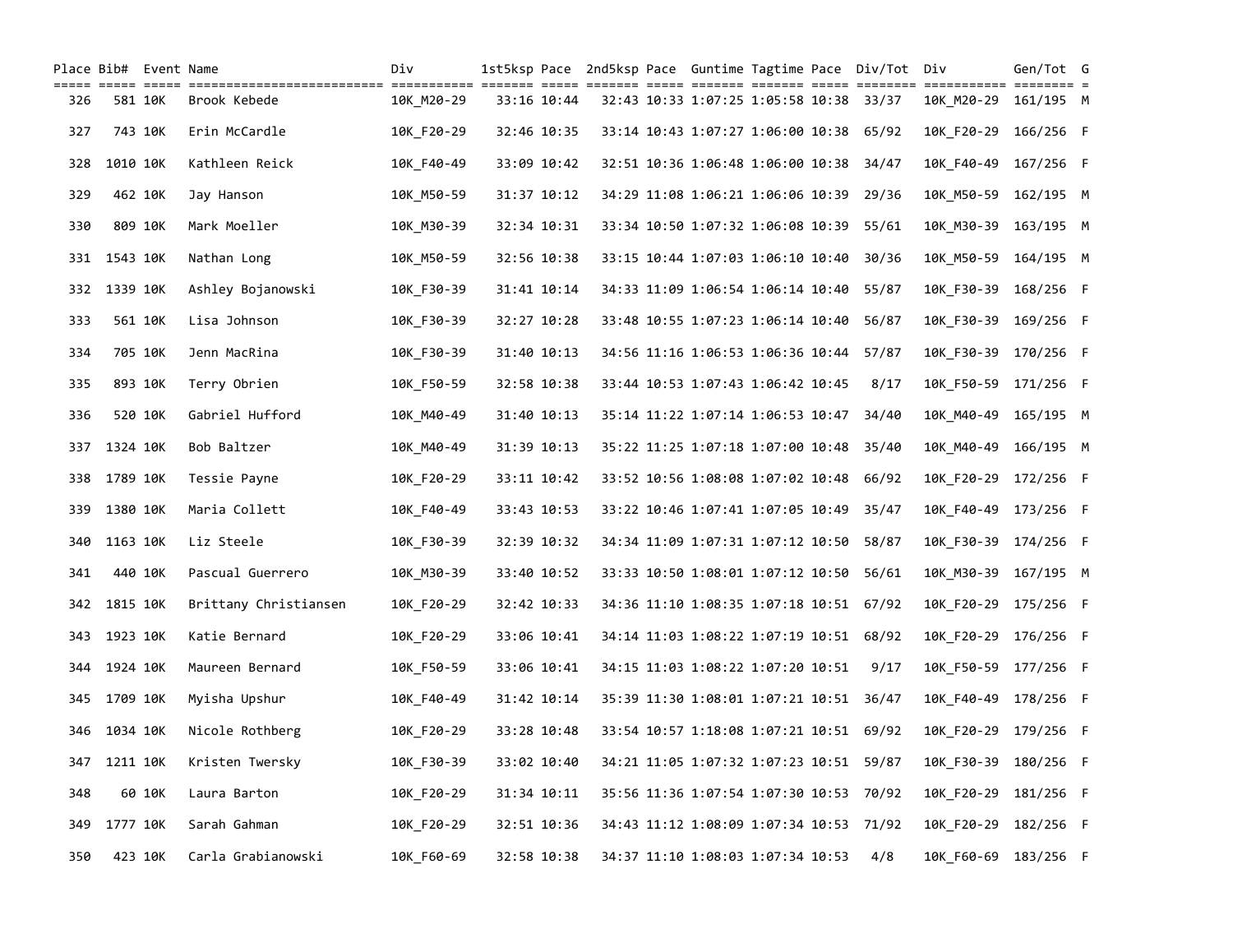| Place Bib# Event Name |              |                 |                      | Div        |             |             |  |                                         |  | 1st5ksp Pace 2nd5ksp Pace Guntime Tagtime Pace Div/Tot | Div                  | Gen/Tot G |  |
|-----------------------|--------------|-----------------|----------------------|------------|-------------|-------------|--|-----------------------------------------|--|--------------------------------------------------------|----------------------|-----------|--|
| 351                   | 467 10K      | $=$ $=$ $=$ $=$ | Sarah Hayes          | 10K F30-39 |             | 32:46 10:35 |  | 35:01 11:18 1:09:00 1:07:46 10:55 60/87 |  |                                                        | 10K F30-39           | 184/256 F |  |
| 352                   | 810 10K      |                 | Tim Moeller          | 10K M30-39 | 31:49 10:16 |             |  | 35:58 11:36 1:09:13 1:07:46 10:55 57/61 |  |                                                        | 10K_M30-39           | 168/195 M |  |
| 353                   |              | 807 10K         | John Moeller         | 10K_M40-49 | 31:51 10:17 |             |  | 35:58 11:37 1:09:12 1:07:48 10:56 36/40 |  |                                                        | 10K M40-49           | 169/195 M |  |
| 354                   | 1074 10K     |                 | Alicia Schaab        | 10K_F20-29 | 33:56 10:57 |             |  | 33:58 10:58 1:08:45 1:07:54 10:56 72/92 |  |                                                        | 10K F20-29           | 185/256 F |  |
| 355                   | 922 10K      |                 | Joellen Paget Gillon | 10K_F40-49 |             | 31:47 10:16 |  | 36:25 11:45 1:09:35 1:08:12 10:59 37/47 |  |                                                        | 10K F40-49           | 186/256 F |  |
| 356                   |              | 75 10K          | Rich Belizaire       | 10K M40-49 |             | 33:16 10:44 |  | 35:02 11:18 1:08:44 1:08:17 11:00       |  | 37/40                                                  | 10K M40-49           | 170/195 M |  |
| 357                   | 1514 10K     |                 | Tom Keenan           | 10K M50-59 |             | 34:00 10:58 |  | 34:18 11:04 1:09:09 1:08:17 11:00       |  | 31/36                                                  | 10K M50-59           | 171/195 M |  |
| 358                   | 712 10K      |                 | Briana Mancenido     | 10K_F20-29 |             | 34:10 11:01 |  | 34:27 11:07 1:09:40 1:08:36 11:03 73/92 |  |                                                        | 10K_F20-29 187/256 F |           |  |
| 359                   | 593 10K      |                 | Jessica Kendrick     | 10K_F30-39 |             | 36:14 11:42 |  | 32:23 10:27 1:09:09 1:08:37 11:03       |  | 61/87                                                  | 10K F30-39           | 188/256 F |  |
| 360                   | 380 10K      |                 | Carol Gambescia      | 10K F30-39 |             | 36:14 11:42 |  | 32:23 10:27 1:09:09 1:08:37 11:03       |  | 62/87                                                  | 10K F30-39           | 189/256 F |  |
| 361                   | 460 10K      |                 | James Hane           | 10K_M20-29 |             | 34:10 11:02 |  | 34:27 11:07 1:09:40 1:08:37 11:03 34/37 |  |                                                        | 10K M20-29           | 172/195 M |  |
| 362                   |              | 97 10K          | Gazala Bohra         | 10K F40-49 | 33:54 10:57 |             |  | 34:44 11:12 1:08:46 1:08:37 11:03       |  | 38/47                                                  | 10K F40-49           | 190/256 F |  |
| 363                   | 518 10K      |                 | Kate Hubbard         | 10K_F30-39 |             | 34:50 11:15 |  | 33:52 10:56 1:09:55 1:08:42 11:04       |  | 63/87                                                  | 10K_F30-39 191/256 F |           |  |
| 364                   | 1920 10K     |                 | Nicole Paylor        | 10K_F30-39 | 33:56 10:57 |             |  | 34:48 11:14 1:09:08 1:08:43 11:04 64/87 |  |                                                        | 10K_F30-39 192/256 F |           |  |
| 365                   | 1137 10K     |                 | Tanya Smollen        | 10K F30-39 |             | 32:48 10:35 |  | 35:58 11:36 1:10:12 1:08:45 11:05 65/87 |  |                                                        | 10K F30-39           | 193/256 F |  |
| 366                   | 389 10K      |                 | Ashley Garrison      | 10K F30-39 |             | 32:43 10:34 |  | 36:12 11:41 1:09:13 1:08:55 11:06       |  | 66/87                                                  | 10K F30-39           | 194/256 F |  |
| 367                   | 1809 10K     |                 | Shannon Elliott      | 10K F40-49 | 33:49 10:55 |             |  | 35:14 11:22 1:09:13 1:09:03 11:08 39/47 |  |                                                        | 10K F40-49 195/256 F |           |  |
| 368                   | 1170 10K     |                 | Michele Steinmetz    | 10K_F20-29 | 31:47 10:15 |             |  | 37:41 12:10 1:10:48 1:09:27 11:11 74/92 |  |                                                        | 10K F20-29           | 196/256 F |  |
| 369                   | 1477 10K     |                 | Michelle Heinemann   | 10K_F40-49 |             | 33:48 10:54 |  | 35:40 11:31 1:09:49 1:09:28 11:12       |  | 40/47                                                  | 10K F40-49           | 197/256 F |  |
| 370                   | 1166 10K     |                 | Christine Steinmetz  | 10K_F30-39 | 31:56 10:18 |             |  | 37:52 12:13 1:11:08 1:09:47 11:15 67/87 |  |                                                        | 10K F30-39 198/256 F |           |  |
|                       | 371 1110 10K |                 | Tracey Sharpe        | 10K F30-39 |             | 32:57 10:38 |  | 36:54 11:55 1:10:34 1:09:51 11:15       |  | 68/87                                                  | 10K F30-39           | 199/256 F |  |
| 372                   | 436 10K      |                 | Cj Grigsby           | 10K M30-39 |             | 33:03 10:40 |  | 37:21 12:03 1:10:38 1:10:24 11:21 58/61 |  |                                                        | 10K M30-39 173/195 M |           |  |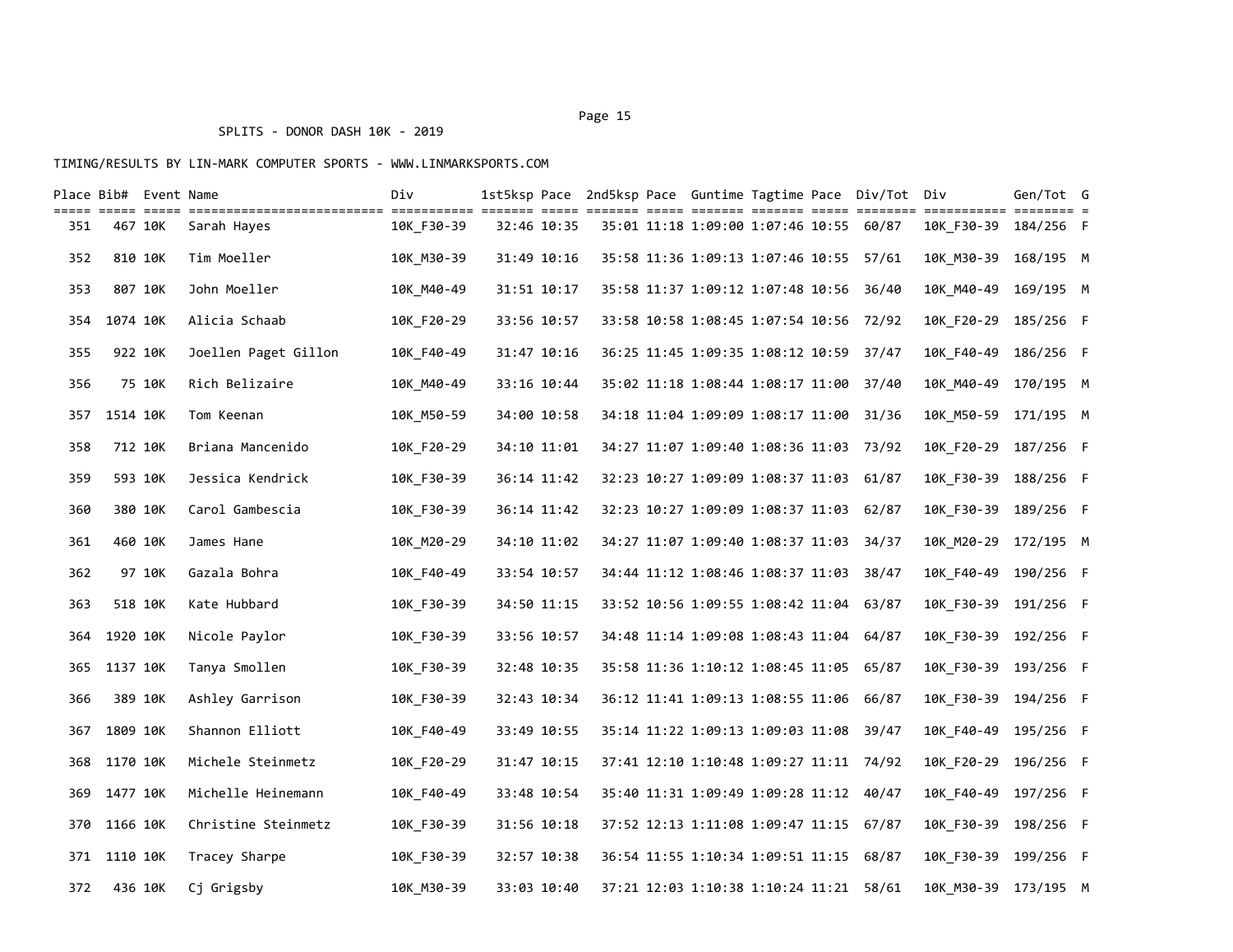|                      | 373 145 10K Shelby Burns          |  | 10K F20-29 35:39 11:30 34:57 11:17 1:11:50 1:10:36 11:22 75/92 10K F20-29 200/256 F |  |
|----------------------|-----------------------------------|--|-------------------------------------------------------------------------------------|--|
| 374 1146 10K Thu Son |                                   |  | 10K M30-39 33:38 10:51 37:02 11:57 1:11:22 1:10:40 11:23 59/61 10K M30-39 174/195 M |  |
|                      | 375    504    10K    Amy    Hnatt |  | 10K_F20-29 34:07 11:01 36:41 11:50 1:11:19 1:10:47 11:24 76/92 10K F20-29 201/256 F |  |

SPLITS - DONOR DASH 10K - 2019

|     |              | Place Bib# Event Name        | <u>stilisisisisisisisisisisi titisisisi sisisi sisis sisisi sisis sisis sisisi sisis sisisis sisisisisi titisisi t</u> | Div        |             |  |                                         |  | 1st5ksp Pace 2nd5ksp Pace Guntime Tagtime Pace Div/Tot Div |                      | Gen/Tot G |  |
|-----|--------------|------------------------------|------------------------------------------------------------------------------------------------------------------------|------------|-------------|--|-----------------------------------------|--|------------------------------------------------------------|----------------------|-----------|--|
| 376 |              | ===== ===== =====<br>359 10K | Lisa Flemming                                                                                                          | 10K F20-29 | 34:07 11:01 |  | 36:41 11:50 1:11:19 1:10:47 11:24 77/92 |  |                                                            | 10K F20-29           | 202/256 F |  |
| 377 | 833 10K      |                              | Alyssa Muething                                                                                                        | 10K F30-39 | 33:40 10:52 |  | 37:11 12:00 1:11:38 1:10:51 11:25 69/87 |  |                                                            | 10K F30-39 203/256 F |           |  |
| 378 | 1085 10K     |                              | Megan Schroeder                                                                                                        | 10K F30-39 | 37:22 12:04 |  | 33:34 10:50 1:11:45 1:10:56 11:26 70/87 |  |                                                            | 10K F30-39           | 204/256 F |  |
| 379 | 826 10K      |                              | Colleen Morrison                                                                                                       | 10K F20-29 | 33:29 10:48 |  | 37:30 12:06 1:12:04 1:10:59 11:26 78/92 |  |                                                            | 10K F20-29           | 205/256 F |  |
| 380 | 1561 10K     |                              | Philip Mazoki                                                                                                          | 10K_M30-39 | 34:37 11:10 |  | 36:34 11:48 1:12:26 1:11:10 11:28       |  | 60/61                                                      | 10K_M30-39 175/195 M |           |  |
| 381 | 843 10K      |                              | Janine Murphy                                                                                                          | 10K F50-59 | 35:54 11:35 |  | 35:39 11:30 1:12:11 1:11:33 11:32 10/17 |  |                                                            | 10K F50-59           | 206/256 F |  |
| 382 | 646 10K      |                              | Emalee Lally                                                                                                           | 10K M20-29 | 35:40 11:31 |  | 36:15 11:42 1:14:06 1:11:55 11:35 35/37 |  |                                                            | 10K M20-29 176/195 M |           |  |
| 383 | 2606 10K     |                              | Cindy Zalesky                                                                                                          | 10K_F60-69 | 35:18 11:24 |  | 36:45 11:52 1:13:14 1:12:02 11:36       |  | 5/8                                                        | 10K F60-69 207/256 F |           |  |
| 384 | 1155 10K     |                              | Neal Stansbury                                                                                                         | 10K M50-59 | 34:48 11:14 |  | 37:23 12:04 1:12:49 1:12:10 11:38 32/36 |  |                                                            | 10K M50-59 177/195 M |           |  |
| 385 | 594 10K      |                              | Caitlin Kennedy                                                                                                        | 10K F20-29 | 34:10 11:02 |  | 38:02 12:17 1:12:43 1:12:12 11:38 79/92 |  |                                                            | 10K F20-29 208/256 F |           |  |
| 386 | 507 10K      |                              | Lee Holden                                                                                                             | 10K M20-29 | 37:28 12:06 |  | 34:55 11:16 1:13:04 1:12:23 11:40       |  | 36/37                                                      | 10K M20-29 178/195 M |           |  |
| 387 | 951 10K      |                              | Sara Petroski                                                                                                          | 10K_F20-29 | 35:04 11:19 |  | 37:20 12:03 1:13:48 1:12:24 11:40 80/92 |  |                                                            | 10K_F20-29 209/256 F |           |  |
| 388 | 1189 10K     |                              | Thomas Tartack                                                                                                         | 10K M40-49 | 34:25 11:07 |  | 38:00 12:16 1:12:29 1:12:25 11:40       |  | 38/40                                                      | 10K M40-49 179/195 M |           |  |
| 389 | 213 10K      |                              | Emily Cole                                                                                                             | 10K F20-29 | 33:36 10:51 |  | 38:57 12:34 1:13:19 1:12:32 11:41 81/92 |  |                                                            | 10K F20-29 210/256 F |           |  |
| 390 | 212 10K      |                              | Danielle Cole                                                                                                          | 10K F20-29 | 33:37 10:51 |  | 38:56 12:34 1:13:20 1:12:33 11:41 82/92 |  |                                                            | 10K F20-29 211/256 F |           |  |
|     | 391 1156 10K |                              | Jaime Stansfield                                                                                                       | 10K F40-49 | 36:08 11:40 |  | 36:42 11:51 1:13:29 1:12:49 11:44 41/47 |  |                                                            | 10K F40-49 212/256 F |           |  |
|     | 392 1475 10K |                              | Charles Harris                                                                                                         | 10K M40-49 | 35:42 11:31 |  | 37:11 12:00 1:13:55 1:12:52 11:44       |  | 39/40                                                      | 10K M40-49 180/195 M |           |  |
|     | 393 1167 10K |                              | Colleen Steinmetz                                                                                                      | 10K F20-29 | 34:33 11:09 |  | 38:26 12:24 1:14:19 1:12:58 11:45 83/92 |  |                                                            | 10K F20-29 213/256 F |           |  |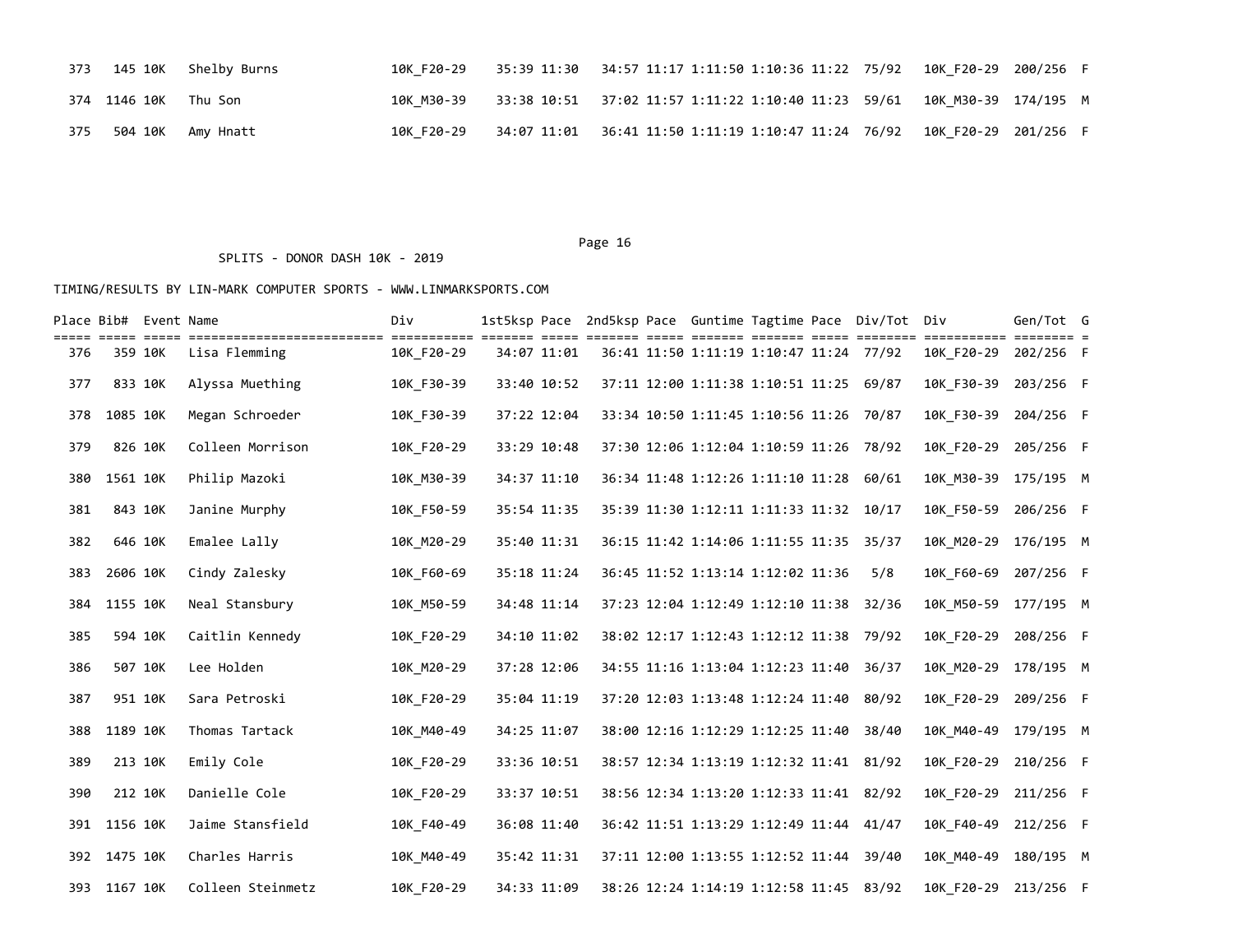| 394 | 628 10K  | Katherine Kramer | 10K F20-29 | 36:43 11:51 | 36:39 11:50 1:14:43 1:13:22 11:49 84/92 |       | 10K F20-29 214/256 F |           |  |
|-----|----------|------------------|------------|-------------|-----------------------------------------|-------|----------------------|-----------|--|
| 395 | 66 10K   | Heather Bauerle  | 10K F20-29 | 34:17 11:04 | 39:07 12:37 1:14:50 1:13:23 11:49       | 85/92 | 10K F20-29           | 215/256 F |  |
| 396 | 111 10K  | Clare Brabson    | 10K F50-59 | 34:01 10:59 | 39:30 12:45 1:13:41 1:13:30 11:51       | 11/17 | 10K F50-59           | 216/256 F |  |
| 397 | 558 10K  | Bob Johnson      | 10K M60-69 | 36:31 11:47 | 37:02 11:57 1:14:04 1:13:33 11:51       | 9/14  | 10K M60-69           | 181/195 M |  |
| 398 | 250 10K  | Phil Dague       | 10K M50-59 | 36:15 11:42 | 37:30 12:06 1:15:35 1:13:45 11:53 33/36 |       | 10K M50-59           | 182/195 M |  |
| 399 | 1168 10K | Mary Steinmetz   | 10K F60-69 | 36:24 11:45 | 37:32 12:07 1:15:17 1:13:55 11:55       | 6/8   | 10K F60-69           | 217/256 F |  |
| 400 | 719 10K  | Michelle Mari    | 10K F30-39 | 34:29 11:08 | 39:42 12:49 1:26:31 1:14:10 11:57 71/87 |       | 10K F30-39           | 218/256 F |  |

### SPLITS - DONOR DASH 10K - 2019

|     |              | Place Bib# Event Name |                                          | Div        |             |             |  |                                         |  | 1st5ksp Pace 2nd5ksp Pace Guntime Tagtime Pace Div/Tot Div |                      | Gen/Tot G |  |
|-----|--------------|-----------------------|------------------------------------------|------------|-------------|-------------|--|-----------------------------------------|--|------------------------------------------------------------|----------------------|-----------|--|
| 401 | 802 10K      |                       | ------------------------<br>Rebecca Mims | 10K F30-39 |             | 34:05 11:00 |  | 40:10 12:58 1:14:27 1:14:14 11:58 72/87 |  |                                                            | 10K F30-39 219/256 F |           |  |
| 402 | 1332 10K     |                       | Susan Benedetti                          | 10K F40-49 |             | 38:06 12:18 |  | 36:09 11:40 1:15:26 1:14:14 11:58 42/47 |  |                                                            | 10K F40-49           | 220/256 F |  |
| 403 | 1615 10K     |                       | Erina Pearlstein                         | 10K F30-39 |             | 35:00 11:18 |  | 39:43 12:49 1:15:58 1:14:43 12:02 73/87 |  |                                                            | 10K F30-39           | 221/256 F |  |
| 404 | 1642 10K     |                       | Sarah Ritter                             | 10K F20-29 | 37:48 12:12 |             |  | 37:01 11:57 1:15:16 1:14:49 12:03 86/92 |  |                                                            | 10K F20-29           | 222/256 F |  |
| 405 | 1279 10K     |                       | Walter Witt Witt                         | 10K_M50-59 |             | 36:22 11:44 |  | 38:40 12:29 1:15:05 1:15:01 12:05       |  | 34/36                                                      | 10K_M50-59           | 183/195 M |  |
| 406 | 1277 10K     |                       | Amber Witt Witt                          | 10K F20-29 |             | 36:35 11:48 |  | 38:26 12:24 1:15:06 1:15:01 12:05 87/92 |  |                                                            | 10K F20-29           | 223/256 F |  |
| 407 |              | 86 10K                | Kimberly Birmingham                      | 10K F30-39 | 35:46 11:32 |             |  | 39:45 12:50 1:15:56 1:15:30 12:10 74/87 |  |                                                            | 10K F30-39           | 224/256 F |  |
| 408 | 2114 10K     |                       | Patrick Adewale                          |            |             | 36:07 11:39 |  | 39:30 12:45 1:16:04 1:15:37 12:11       |  |                                                            |                      | 184/195 M |  |
| 409 | 1407 10K     |                       | Jamie Deangelis                          | 10K F30-39 |             | 36:14 11:42 |  | 39:30 12:45 1:16:18 1:15:44 12:12 75/87 |  |                                                            | 10K F30-39           | 225/256 F |  |
| 410 | 1656 10K     |                       | Heather Sandfort                         | 10K F20-29 | 34:44 11:13 |             |  | 41:02 13:15 1:15:55 1:15:45 12:12 88/92 |  |                                                            | 10K F20-29           | 226/256 F |  |
| 411 | 626 10K      |                       | Beth Anne Kramer                         | 10K F30-39 |             | 37:26 12:05 |  | 38:27 12:25 1:17:14 1:15:53 12:14 76/87 |  |                                                            | 10K F30-39           | 227/256 F |  |
|     | 412 1419 10K |                       | Beth Dufner                              | 10K F40-49 |             | 36:47 11:52 |  | 39:07 12:37 1:16:46 1:15:54 12:14 43/47 |  |                                                            | 10K F40-49           | 228/256 F |  |
| 413 | 1319 10K     |                       | Chris Arney                              | 10K_M20-29 |             | 36:36 11:49 |  | 39:20 12:42 1:17:23 1:15:56 12:14 37/37 |  |                                                            | 10K M20-29           | 185/195 M |  |
| 414 | 238 10K      |                       | Maggie Creed                             | 10K F50-59 |             | 38:48 12:31 |  | 37:45 12:11 1:17:06 1:16:33 12:20 12/17 |  |                                                            | 10K F50-59           | 229/256 F |  |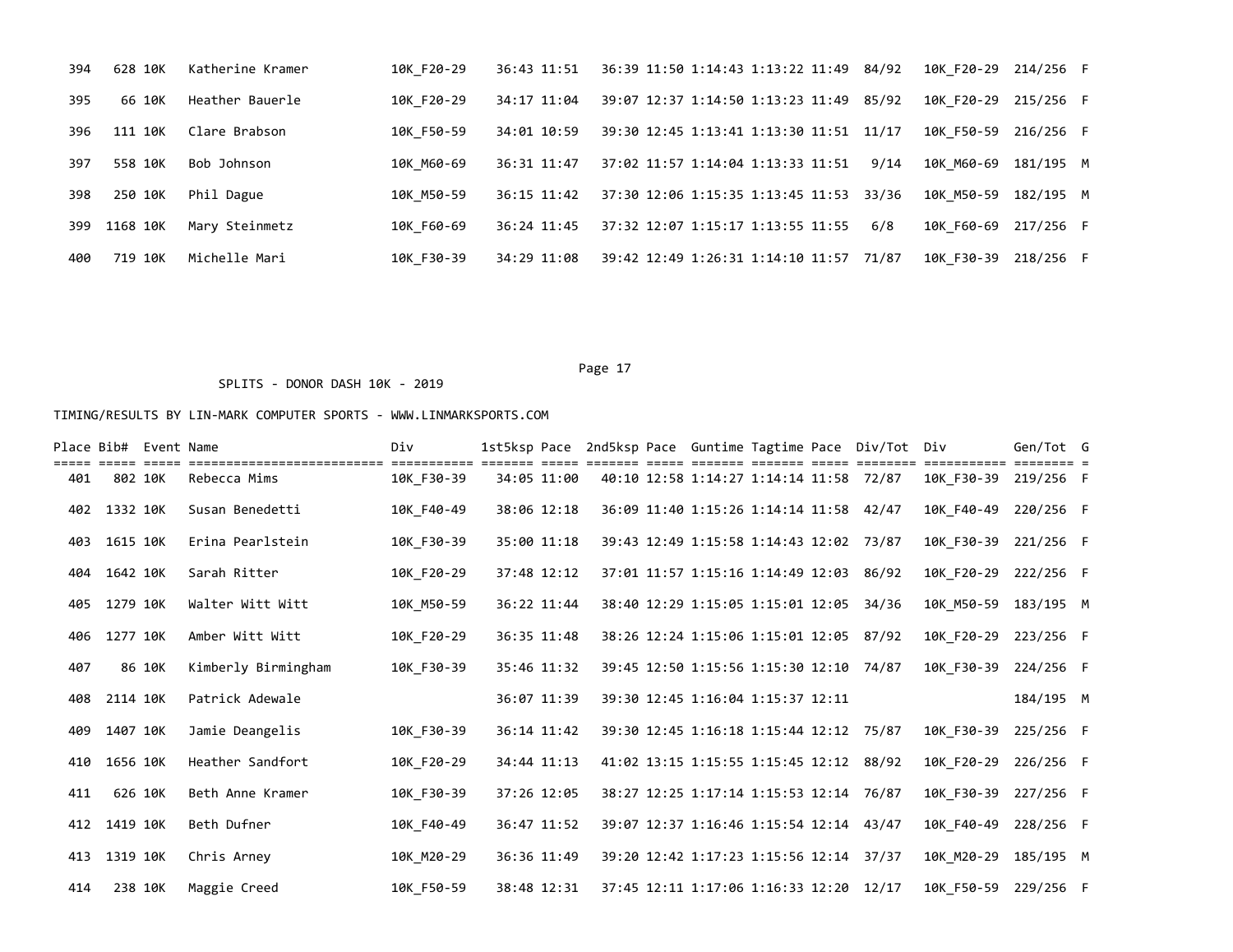| 415 | 1019 10K | Carlos Rivera Jr         | 10K M60-69 | 36:32 11:47 | 40:03 12:56 1:17:06 1:16:34 12:20 10/14 |       | 10K M60-69 | 186/195 M |  |
|-----|----------|--------------------------|------------|-------------|-----------------------------------------|-------|------------|-----------|--|
| 416 | 1743 10K | Jay Dorsch               | 10K M60-69 | 37:47 12:12 | 38:50 12:32 1:17:09 1:16:37 12:21 11/14 |       | 10K M60-69 | 187/195 M |  |
| 417 | 1011 10K | Kimberly Reiss           | 10K F50-59 | 37:22 12:04 | 39:18 12:41 1:16:53 1:16:40 12:21 13/17 |       | 10K F50-59 | 230/256 F |  |
| 418 | 1009 10K | David Reick              | 10K M40-49 | 34:41 11:12 | 42:14 13:38 1:17:41 1:16:55 12:23       | 40/40 | 10K M40-49 | 188/195 M |  |
| 419 | 481 10K  | Michelle Henritzy        | 10K F30-39 | 37:12 12:00 | 39:58 12:54 1:18:25 1:17:09 12:26       | 77/87 | 10K F30-39 | 231/256 F |  |
| 420 | 1466 10K | Deborah Groeber          | 10K F50-59 | 36:18 11:43 | 41:13 13:18 1:18:18 1:17:30 12:29       | 14/17 | 10K F50-59 | 232/256 F |  |
| 421 | 969 10K  | Laurie Portner           | 10K F50-59 | 36:18 11:43 | 41:15 13:19 1:18:21 1:17:32 12:30       | 15/17 | 10K F50-59 | 233/256 F |  |
| 422 | 863 10K  | Crystal Nelson           | 10K F40-49 | 39:03 12:36 | 38:54 12:33 1:19:01 1:17:56 12:33 44/47 |       | 10K F40-49 | 234/256 F |  |
| 423 | 563 10K  | Doris Jones              | 10K F60-69 | 39:04 12:36 | 38:53 12:33 1:19:01 1:17:57 12:34       | 7/8   | 10K F60-69 | 235/256 F |  |
| 424 | 1181 10K | Shirlene Sturgis-Jenkins | 10K F50-59 | 39:04 12:37 | 38:54 12:33 1:19:02 1:17:57 12:34 16/17 |       | 10K F50-59 | 236/256 F |  |
| 425 | 173 10K  | Michelangelo Cavallo     | 10K M50-59 | 39:31 12:45 | 38:28 12:25 1:18:36 1:17:58 12:34 35/36 |       | 10K M50-59 | 189/195 M |  |

# SPLITS - DONOR DASH 10K - 2019

|     |              | Place Bib# Event Name |                     | Div        |             |             |  |                                         |  | 1st5ksp Pace 2nd5ksp Pace Guntime Tagtime Pace Div/Tot Div |                      | Gen/Tot G |  |
|-----|--------------|-----------------------|---------------------|------------|-------------|-------------|--|-----------------------------------------|--|------------------------------------------------------------|----------------------|-----------|--|
|     | 426 1457 10K |                       | Antoinette Gouveia  | 10K F30-39 |             | 36:44 11:51 |  | 41:40 13:27 1:18:42 1:18:23 12:38 78/87 |  |                                                            | 10K F30-39           | 237/256 F |  |
| 427 | 458 10K      |                       | Melissa Hamilton    | 10K F30-39 |             | 36:06 11:39 |  | 42:55 13:51 1:20:02 1:19:01 12:44 79/87 |  |                                                            | 10K F30-39           | 238/256 F |  |
| 428 | 675 10K      |                       | Monica Lewis        | 10K F40-49 |             | 38:58 12:35 |  | 40:18 13:00 1:20:41 1:19:16 12:46 45/47 |  |                                                            | 10K F40-49           | 239/256 F |  |
| 429 | 917 10K      |                       | Katherine Owens     | 10K F30-39 |             | 39:00 12:35 |  | 40:23 13:02 1:20:35 1:19:22 12:47       |  | 80/87                                                      | 10K F30-39           | 240/256 F |  |
| 430 | 831 10K      |                       | Raymond Mroczkowski | 10K M60-69 | 41:09 13:17 |             |  | 40:30 13:04 1:22:26 1:21:39 13:09 12/14 |  |                                                            | 10K M60-69           | 190/195 M |  |
| 431 | 884 10K      |                       | Gregory Nothstein   | 10K M30-39 |             | 39:08 12:38 |  | 43:12 13:56 1:23:33 1:22:20 13:16       |  | 61/61                                                      | 10K M30-39           | 191/195 M |  |
| 432 | 1377 10K     |                       | Barbara Clawson     | 10K F20-29 |             | 38:19 12:22 |  | 44:13 14:16 1:23:20 1:22:32 13:18 89/92 |  |                                                            | 10K F20-29           | 241/256 F |  |
| 433 | 1029 10K     |                       | Amanda Rosenberry   | 10K F30-39 | 40:48 13:10 |             |  | 42:25 13:41 1:26:06 1:23:13 13:24 81/87 |  |                                                            | 10K F30-39           | 242/256 F |  |
| 434 | 1668 10K     |                       | Ariola Shperdheia   | 10K F30-39 |             | 38:46 12:31 |  | 44:28 14:21 1:24:19 1:23:14 13:25 82/87 |  |                                                            | 10K F30-39           | 243/256 F |  |
| 435 | 417 10K      |                       | Christi Golden      | 10K F30-39 |             | 38:46 12:31 |  | 44:29 14:21 1:24:19 1:23:14 13:25 83/87 |  |                                                            | 10K F30-39 244/256 F |           |  |